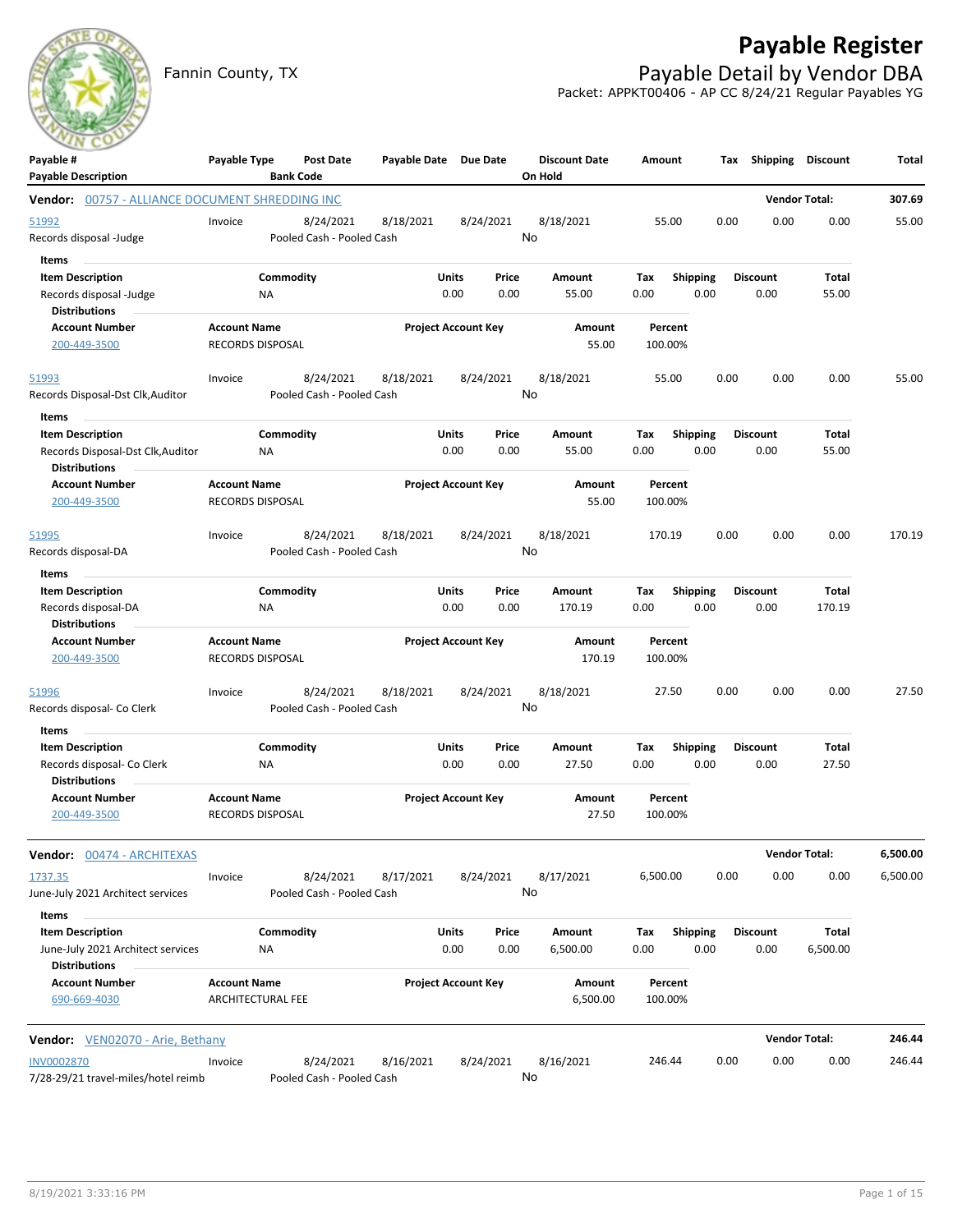| <b>Payable Register</b>                                                   |                                           |                                  |                                        |                       |                            |                 |                                 |             |                         |      |                       |                      | Packet: APPKT00406 - AP CC 8/24/21 Regular Payables YG |
|---------------------------------------------------------------------------|-------------------------------------------|----------------------------------|----------------------------------------|-----------------------|----------------------------|-----------------|---------------------------------|-------------|-------------------------|------|-----------------------|----------------------|--------------------------------------------------------|
| Payable #<br><b>Payable Description</b>                                   | Payable Type                              | <b>Bank Code</b>                 | <b>Post Date</b>                       | Payable Date Due Date |                            |                 | <b>Discount Date</b><br>On Hold | Amount      |                         |      | Tax Shipping Discount |                      | Total                                                  |
| Items<br><b>Item Description</b>                                          |                                           | Commodity                        |                                        |                       | Units                      | Price           | Amount                          | Tax         | <b>Shipping</b>         |      | <b>Discount</b>       | Total                |                                                        |
| 7/28-29/21 travel-miles/hotel reimb<br><b>Distributions</b>               |                                           | NA                               |                                        |                       | 0.00                       | 0.00            | 246.44                          | 0.00        | 0.00                    |      | 0.00                  | 246.44               |                                                        |
| <b>Account Number</b>                                                     | <b>Account Name</b>                       |                                  |                                        |                       | <b>Project Account Key</b> |                 | Amount                          |             | Percent                 |      |                       |                      |                                                        |
| 100-665-4280                                                              |                                           | IN/OUT CO.TRAVEL/TRAINING-F.C.S. |                                        |                       |                            |                 | 246.44                          |             | 100.00%                 |      |                       |                      |                                                        |
| Vendor: VEN02133 - Biggar, Tammy                                          |                                           |                                  |                                        |                       |                            |                 |                                 |             |                         |      |                       | <b>Vendor Total:</b> | 349.92                                                 |
| <b>INV0002865</b><br>8/31-9/3/21 Legislative conf miles/meals             | Invoice                                   |                                  | 8/24/2021<br>Pooled Cash - Pooled Cash | 8/18/2021             |                            | 8/24/2021<br>No | 8/18/2021                       |             | 349.92                  | 0.00 | 0.00                  | 0.00                 | 349.92                                                 |
| Items<br><b>Item Description</b>                                          |                                           | Commodity                        |                                        |                       | Units                      | Price           | Amount                          | Tax         | <b>Shipping</b>         |      | <b>Discount</b>       | Total                |                                                        |
| 8/31-9/3/21 Legislative conf miles/meals<br><b>Distributions</b>          |                                           | ΝA                               |                                        |                       | 0.00                       | 0.00            | 349.92                          | 0.00        | 0.00                    |      | 0.00                  | 349.92               |                                                        |
| <b>Account Number</b><br>100-403-4270                                     | <b>Account Name</b>                       | OUT OF COUNTY TRAVEL/TRAINING    |                                        |                       | <b>Project Account Key</b> |                 | Amount<br>349.92                |             | Percent<br>100.00%      |      |                       |                      |                                                        |
| Vendor: 00800 - Bonham Quick Lube                                         |                                           |                                  |                                        |                       |                            |                 |                                 |             |                         |      |                       | <b>Vendor Total:</b> | 142.00                                                 |
| 111434<br>Sheriff 2018 Chev #1941 oil change                              | Invoice                                   |                                  | 8/24/2021<br>Pooled Cash - Pooled Cash | 8/10/2021             |                            | 8/24/2021<br>No | 8/10/2021                       |             | 82.00                   | 0.00 | 0.00                  | 0.00                 | 82.00                                                  |
| Items<br><b>Item Description</b>                                          |                                           | Commodity                        |                                        |                       | Units                      | Price           | Amount                          | Tax         | <b>Shipping</b>         |      | <b>Discount</b>       | Total                |                                                        |
| Sheriff 2018 Chev #1941 oil change<br><b>Distributions</b>                |                                           | <b>NA</b>                        |                                        |                       | 0.00                       | 0.00            | 82.00                           | 0.00        | 0.00                    |      | 0.00                  | 82.00                |                                                        |
| <b>Account Number</b><br>100-560-4540                                     | <b>Account Name</b>                       | R & M AUTOMOBILES                |                                        |                       | <b>Project Account Key</b> |                 | Amount<br>82.00                 |             | Percent<br>100.00%      |      |                       |                      |                                                        |
| 111495                                                                    | Invoice                                   |                                  | 8/24/2021                              | 8/11/2021             |                            | 8/24/2021       | 8/11/2021                       |             | 13.00                   | 0.00 | 0.00                  | 0.00                 | 13.00                                                  |
| Sheriff 2019 Ford #5206 tire mount                                        |                                           |                                  | Pooled Cash - Pooled Cash              |                       |                            | No              |                                 |             |                         |      |                       |                      |                                                        |
| Items<br><b>Item Description</b>                                          |                                           | Commodity                        |                                        |                       | Units                      | Price           | Amount                          | Tax         | <b>Shipping</b>         |      | <b>Discount</b>       | <b>Total</b>         |                                                        |
| Sheriff 2019 Ford #5206 tire mount<br><b>Distributions</b>                |                                           | <b>NA</b>                        |                                        |                       | 0.00                       | 0.00            | 13.00                           | 0.00        | 0.00                    |      | 0.00                  | 13.00                |                                                        |
| <b>Account Number</b><br>100-560-4540                                     | <b>Account Name</b>                       | R & M AUTOMOBILES                |                                        |                       | <b>Project Account Key</b> |                 | Amount<br>13.00                 |             | Percent<br>100.00%      |      |                       |                      |                                                        |
| 111735<br>Sheriff 2011 Chev #4878 oil change                              | Invoice                                   |                                  | 8/24/2021<br>Pooled Cash - Pooled Cash | 8/16/2021             |                            | 8/24/2021<br>No | 8/16/2021                       |             | 47.00                   | 0.00 | 0.00                  | 0.00                 | 47.00                                                  |
| Items<br><b>Item Description</b>                                          |                                           | Commodity                        |                                        |                       | Units                      | Price           | Amount                          | Tax         | Shipping                |      | <b>Discount</b>       | Total                |                                                        |
| Sheriff 2011 Chev #4878 oil change<br><b>Distributions</b>                |                                           | NA                               |                                        |                       | 0.00                       | 0.00            | 47.00                           | 0.00        | 0.00                    |      | 0.00                  | 47.00                |                                                        |
| <b>Account Number</b><br>100-560-4540                                     | <b>Account Name</b>                       | R & M AUTOMOBILES                |                                        |                       | <b>Project Account Key</b> |                 | Amount<br>47.00                 |             | Percent<br>100.00%      |      |                       |                      |                                                        |
| Vendor: 00046 - BONHAM, CITY OF                                           |                                           |                                  |                                        |                       |                            |                 |                                 |             |                         |      |                       | <b>Vendor Total:</b> | 61,666.67                                              |
| <b>INV0002864</b><br>June 2021 EMS services                               | Invoice                                   |                                  | 8/24/2021<br>Pooled Cash - Pooled Cash | 6/14/2021             |                            | 8/24/2021<br>No | 6/14/2021                       | 61,666.67   |                         | 0.00 | 0.00                  | 0.00                 | 61,666.67                                              |
| Items                                                                     |                                           |                                  |                                        |                       |                            |                 |                                 |             |                         |      |                       |                      |                                                        |
| <b>Item Description</b><br>June 2021 EMS services<br><b>Distributions</b> |                                           | Commodity<br>NA                  |                                        |                       | Units<br>0.00              | Price<br>0.00   | Amount<br>61,666.67             | Тах<br>0.00 | <b>Shipping</b><br>0.00 |      | Discount<br>0.00      | Total<br>61,666.67   |                                                        |
| <b>Account Number</b><br>100-540-4170                                     | <b>Account Name</b><br><b>EMS SERVICE</b> |                                  |                                        |                       | <b>Project Account Key</b> |                 | Amount<br>61,666.67             |             | Percent<br>100.00%      |      |                       |                      |                                                        |
| Vendor: 00443 - BORSERINE LAW                                             |                                           |                                  |                                        |                       |                            |                 |                                 |             |                         |      |                       | <b>Vendor Total:</b> | 3,575.00                                               |
| 1492                                                                      | Invoice                                   |                                  | 8/24/2021                              | 8/15/2021             |                            | 8/24/2021       | 8/15/2021                       | 3,575.00    |                         | 0.00 | 0.00                  | 0.00                 | 3,575.00                                               |
| FA-20-45019 MW/LD/CD Dst Ct 4/1-7/31/21                                   |                                           |                                  | Pooled Cash - Pooled Cash              |                       |                            | No              |                                 |             |                         |      |                       |                      |                                                        |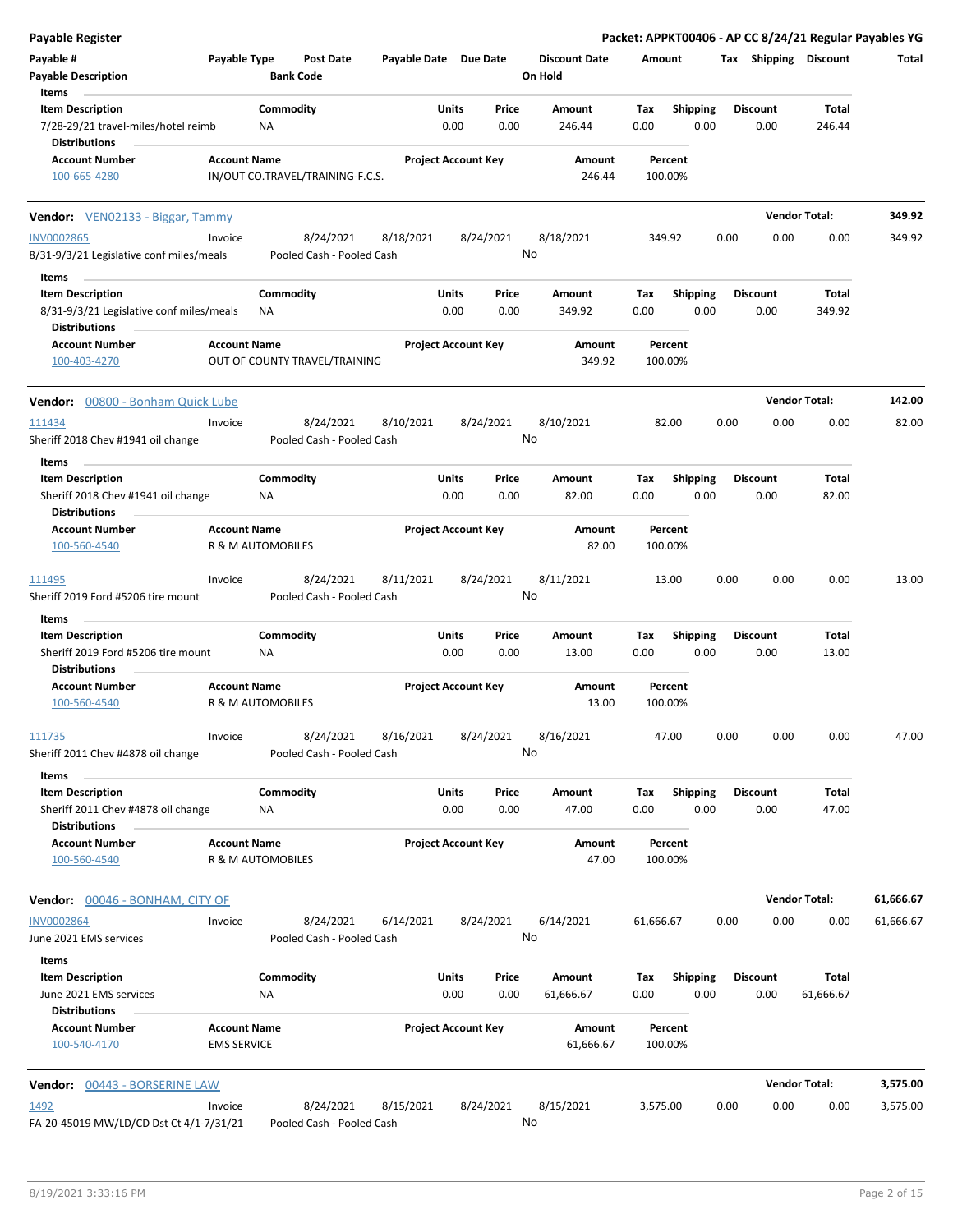| <b>Payable Register</b>                                                                      |                                             |                                        |                       |                                |                                 |                    |                         |      |                         |                      | Packet: APPKT00406 - AP CC 8/24/21 Regular Payables YG |
|----------------------------------------------------------------------------------------------|---------------------------------------------|----------------------------------------|-----------------------|--------------------------------|---------------------------------|--------------------|-------------------------|------|-------------------------|----------------------|--------------------------------------------------------|
| Payable #<br><b>Payable Description</b>                                                      | <b>Payable Type</b>                         | <b>Post Date</b><br><b>Bank Code</b>   | Payable Date Due Date |                                | <b>Discount Date</b><br>On Hold | Amount             |                         |      | Tax Shipping Discount   |                      | Total                                                  |
| Items<br><b>Item Description</b>                                                             |                                             | Commodity                              |                       | Units<br>Price                 | Amount                          | Tax                | <b>Shipping</b>         |      | <b>Discount</b>         | Total                |                                                        |
| FA-20-45019 MW/LD/CD Dst Ct 4/1-7/31/ NA<br><b>Distributions</b>                             |                                             |                                        |                       | 0.00<br>0.00                   | 3,575.00                        | 0.00               | 0.00                    |      | 0.00                    | 3,575.00             |                                                        |
| <b>Account Number</b>                                                                        | <b>Account Name</b>                         |                                        |                       | <b>Project Account Key</b>     | Amount                          | Percent            |                         |      |                         |                      |                                                        |
| 100-435-4360                                                                                 |                                             | ATTORNEY FEES- CPS CASES               |                       |                                | 3,575.00                        | 100.00%            |                         |      |                         |                      |                                                        |
| Vendor: 00725 - BRANNAN, QUIENCY SMITH                                                       |                                             |                                        |                       |                                |                                 |                    |                         |      |                         | <b>Vendor Total:</b> | 782.00                                                 |
| <b>INV0002888</b>                                                                            | Invoice                                     | 8/24/2021                              | 8/15/2021             | 8/24/2021                      | 8/15/2021                       | 161.50             |                         | 0.00 | 0.00                    | 0.00                 | 161.50                                                 |
| CR-21-28049 Shoemaker Dst Ct 7/26-8/11/21                                                    |                                             | Pooled Cash - Pooled Cash              |                       |                                | No                              |                    |                         |      |                         |                      |                                                        |
| Items                                                                                        |                                             |                                        |                       |                                |                                 |                    |                         |      |                         |                      |                                                        |
| <b>Item Description</b><br>CR-21-28049 Shoemaker Dst Ct 7/26-8/11 NA<br><b>Distributions</b> |                                             | Commodity                              |                       | Units<br>Price<br>0.00<br>0.00 | Amount<br>161.50                | Tax<br>0.00        | <b>Shipping</b><br>0.00 |      | <b>Discount</b><br>0.00 | Total<br>161.50      |                                                        |
| <b>Account Number</b>                                                                        | <b>Account Name</b>                         |                                        |                       | <b>Project Account Key</b>     | <b>Amount</b>                   | Percent            |                         |      |                         |                      |                                                        |
| 100-435-4370                                                                                 | <b>ATTORNEY FEES</b>                        |                                        |                       |                                | 161.50                          | 100.00%            |                         |      |                         |                      |                                                        |
| INV0002889<br>CR-20-27633 Siler Dst Ct 7/19-8/10/21                                          | Invoice                                     | 8/24/2021<br>Pooled Cash - Pooled Cash | 8/15/2021             | 8/24/2021                      | 8/15/2021<br>No                 | 314.50             |                         | 0.00 | 0.00                    | 0.00                 | 314.50                                                 |
| Items                                                                                        |                                             |                                        |                       |                                |                                 |                    |                         |      |                         |                      |                                                        |
| <b>Item Description</b>                                                                      |                                             | Commodity                              |                       | Units<br>Price                 | Amount                          | Tax                | <b>Shipping</b>         |      | <b>Discount</b>         | Total                |                                                        |
| CR-20-27633 Siler Dst Ct 7/19-8/10/21                                                        |                                             | ΝA                                     |                       | 0.00<br>0.00                   | 314.50                          | 0.00               | 0.00                    |      | 0.00                    | 314.50               |                                                        |
| <b>Distributions</b>                                                                         |                                             |                                        |                       |                                |                                 |                    |                         |      |                         |                      |                                                        |
| <b>Account Number</b><br>100-435-4370                                                        | <b>Account Name</b><br><b>ATTORNEY FEES</b> |                                        |                       | <b>Project Account Key</b>     | Amount<br>314.50                | Percent<br>100.00% |                         |      |                         |                      |                                                        |
| <b>INV0002890</b><br>CR-21-28133-1 Holmes Dst Ct 7/12-8/12/21                                | Invoice                                     | 8/24/2021<br>Pooled Cash - Pooled Cash | 8/15/2021             | 8/24/2021                      | 8/15/2021<br>No                 | 306.00             |                         | 0.00 | 0.00                    | 0.00                 | 306.00                                                 |
| Items                                                                                        |                                             |                                        |                       |                                |                                 |                    |                         |      |                         |                      |                                                        |
| <b>Item Description</b>                                                                      |                                             | Commodity                              |                       | Units<br>Price<br>0.00<br>0.00 | Amount<br>306.00                | Tax<br>0.00        | <b>Shipping</b><br>0.00 |      | <b>Discount</b><br>0.00 | Total<br>306.00      |                                                        |
| CR-21-28133-1 Holmes Dst Ct 7/12-8/12/ NA<br><b>Distributions</b>                            |                                             |                                        |                       |                                |                                 |                    |                         |      |                         |                      |                                                        |
| <b>Account Number</b>                                                                        | <b>Account Name</b>                         |                                        |                       | <b>Project Account Key</b>     | <b>Amount</b>                   | Percent            |                         |      |                         |                      |                                                        |
| 100-435-4370                                                                                 | <b>ATTORNEY FEES</b>                        |                                        |                       |                                | 306.00                          | 100.00%            |                         |      |                         |                      |                                                        |
| Vendor: 00449 - BRESE-LEBRON LAW, PLLC                                                       |                                             |                                        |                       |                                |                                 |                    |                         |      |                         | <b>Vendor Total:</b> | 2,626.50                                               |
| 364                                                                                          | Invoice                                     | 8/24/2021                              | 8/12/2021             | 8/24/2021                      | 8/12/2021                       | 484.50             |                         | 0.00 | 0.00                    | 0.00                 | 484.50                                                 |
| CR-21-28059 Johnson Dst Ct 4/19-8/12/21                                                      |                                             | Pooled Cash - Pooled Cash              |                       |                                | No                              |                    |                         |      |                         |                      |                                                        |
| Items                                                                                        |                                             |                                        |                       |                                |                                 |                    |                         |      |                         |                      |                                                        |
| <b>Item Description</b><br>CR-21-28059 Johnson Dst Ct 4/19-8/12/21                           |                                             | Commodity<br>NA                        |                       | Units<br>Price<br>0.00<br>0.00 | Amount<br>484.50                | Tax<br>0.00        | Shipping<br>0.00        |      | <b>Discount</b><br>0.00 | Total<br>484.50      |                                                        |
| <b>Distributions</b>                                                                         |                                             |                                        |                       |                                |                                 |                    |                         |      |                         |                      |                                                        |
| <b>Account Number</b><br>100-435-4370                                                        | <b>Account Name</b><br><b>ATTORNEY FEES</b> |                                        |                       | <b>Project Account Key</b>     | Amount<br>484.50                | Percent<br>100.00% |                         |      |                         |                      |                                                        |
| <u>365</u>                                                                                   | Invoice                                     | 8/24/2021                              | 8/12/2021             | 8/24/2021                      | 8/12/2021                       | 1,385.50           |                         | 0.00 | 0.00                    | 0.00                 | 1,385.50                                               |
| FA-10-44880 Hester Dst Ct 1/29-8/10/21                                                       |                                             | Pooled Cash - Pooled Cash              |                       |                                | No                              |                    |                         |      |                         |                      |                                                        |
| Items                                                                                        |                                             |                                        |                       |                                |                                 |                    |                         |      |                         |                      |                                                        |
| <b>Item Description</b><br>FA-10-44880 Hester Dst Ct 1/29-8/10/21                            |                                             | Commodity<br>ΝA                        |                       | Units<br>Price<br>0.00<br>0.00 | Amount<br>1,385.50              | Tax<br>0.00        | Shipping<br>0.00        |      | <b>Discount</b><br>0.00 | Total<br>1,385.50    |                                                        |
| <b>Distributions</b>                                                                         |                                             |                                        |                       |                                |                                 |                    |                         |      |                         |                      |                                                        |
| <b>Account Number</b><br>100-435-4360                                                        | <b>Account Name</b>                         | ATTORNEY FEES- CPS CASES               |                       | <b>Project Account Key</b>     | Amount<br>1,385.50              | Percent<br>100.00% |                         |      |                         |                      |                                                        |
| <u>366</u>                                                                                   | Invoice                                     | 8/24/2021                              | 8/12/2021             | 8/24/2021                      | 8/12/2021                       | 450.50             |                         | 0.00 | 0.00                    | 0.00                 | 450.50                                                 |
| CR-20-27815 Stoops Dst Ct 3/15-8/6/21                                                        |                                             | Pooled Cash - Pooled Cash              |                       |                                | No                              |                    |                         |      |                         |                      |                                                        |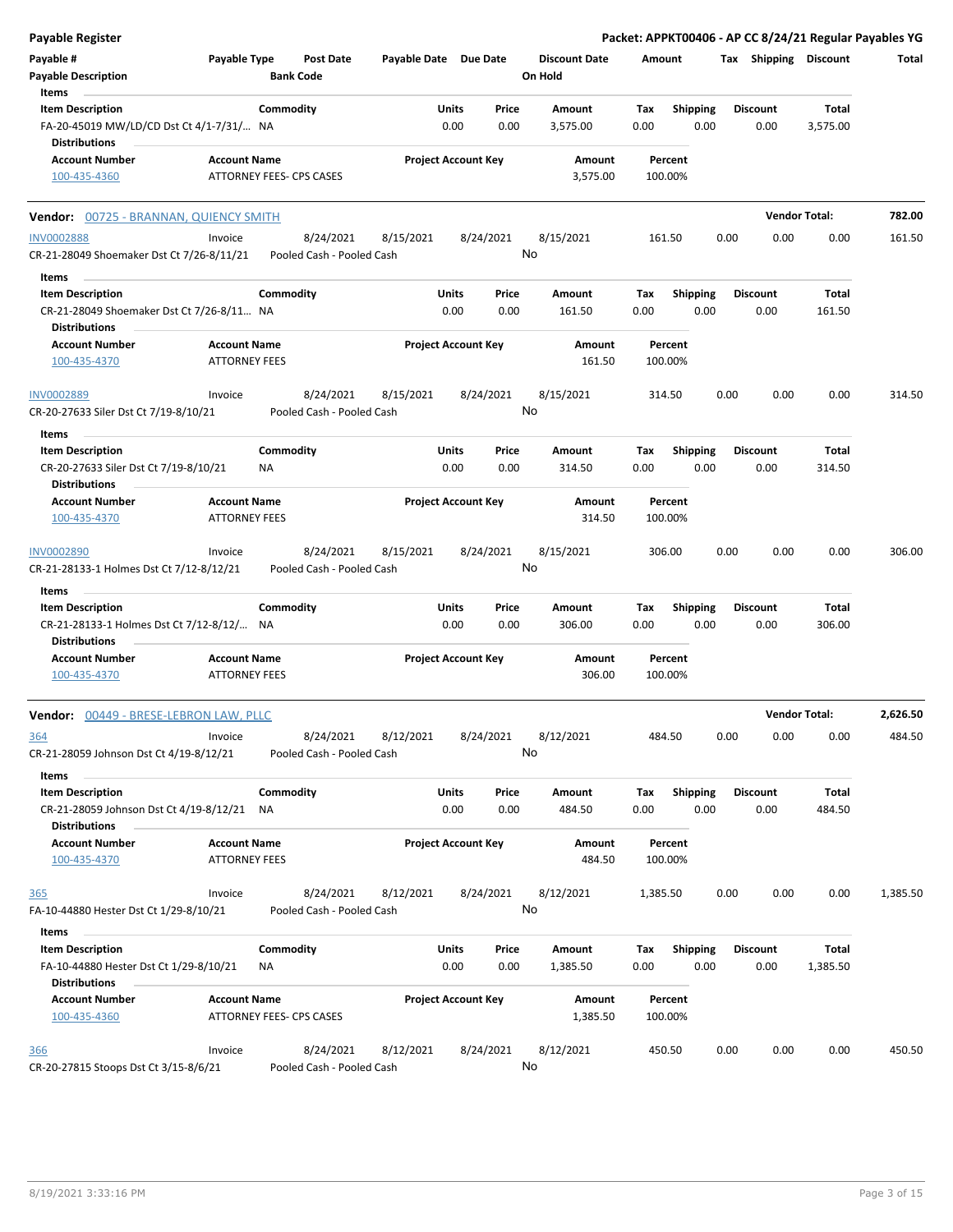| <b>Payable Register</b>                                        |                                             |                  |                                        |                       |                            |               |                                 |                    |                         |      |                         | Packet: APPKT00406 - AP CC 8/24/21 Regular Payables YG |        |
|----------------------------------------------------------------|---------------------------------------------|------------------|----------------------------------------|-----------------------|----------------------------|---------------|---------------------------------|--------------------|-------------------------|------|-------------------------|--------------------------------------------------------|--------|
| Payable #<br><b>Payable Description</b>                        | Payable Type                                | <b>Bank Code</b> | <b>Post Date</b>                       | Payable Date Due Date |                            |               | <b>Discount Date</b><br>On Hold | Amount             |                         |      | Tax Shipping Discount   |                                                        | Total  |
| Items<br><b>Item Description</b>                               |                                             | Commodity        |                                        |                       | Units                      | Price         | Amount                          | Tax                | <b>Shipping</b>         |      | <b>Discount</b>         | Total                                                  |        |
| CR-20-27815 Stoops Dst Ct 3/15-8/6/21<br><b>Distributions</b>  |                                             | NA               |                                        |                       | 0.00                       | 0.00          | 450.50                          | 0.00               | 0.00                    |      | 0.00                    | 450.50                                                 |        |
| <b>Account Number</b><br>100-435-4370                          | <b>Account Name</b><br><b>ATTORNEY FEES</b> |                  |                                        |                       | <b>Project Account Key</b> |               | Amount<br>450.50                | Percent<br>100.00% |                         |      |                         |                                                        |        |
|                                                                |                                             |                  |                                        |                       |                            |               |                                 |                    |                         |      |                         |                                                        |        |
| 367<br>CR-18-26726 Jenkins Dst Ct 6/16-8/3/21                  | Invoice                                     |                  | 8/24/2021<br>Pooled Cash - Pooled Cash | 8/12/2021             |                            | 8/24/2021     | 8/12/2021<br>No                 | 306.00             |                         | 0.00 | 0.00                    | 0.00                                                   | 306.00 |
| Items                                                          |                                             |                  |                                        |                       |                            |               |                                 |                    |                         |      |                         |                                                        |        |
| <b>Item Description</b>                                        |                                             | Commodity        |                                        |                       | Units                      | Price         | Amount                          | Tax                | <b>Shipping</b>         |      | <b>Discount</b>         | <b>Total</b>                                           |        |
| CR-18-26726 Jenkins Dst Ct 6/16-8/3/21<br><b>Distributions</b> |                                             | <b>NA</b>        |                                        |                       | 0.00                       | 0.00          | 306.00                          | 0.00               | 0.00                    |      | 0.00                    | 306.00                                                 |        |
| <b>Account Number</b>                                          | <b>Account Name</b>                         |                  |                                        |                       | <b>Project Account Key</b> |               | Amount                          | Percent            |                         |      |                         |                                                        |        |
| 100-435-4370                                                   | <b>ATTORNEY FEES</b>                        |                  |                                        |                       |                            |               | 306.00                          | 100.00%            |                         |      |                         |                                                        |        |
| <b>Vendor:</b> VEN02089 - Cirro Energy                         |                                             |                  |                                        |                       |                            |               |                                 |                    |                         |      | <b>Vendor Total:</b>    |                                                        | 356.93 |
| 126005549392                                                   | Invoice                                     |                  | 8/24/2021                              | 8/10/2021             |                            | 8/24/2021     | 8/10/2021                       | 356.93             |                         | 0.00 | 0.00                    | 0.00                                                   | 356.93 |
| EMS Leonard electric 7/9-8/9/21                                |                                             |                  | Pooled Cash - Pooled Cash              |                       |                            |               | No                              |                    |                         |      |                         |                                                        |        |
| Items                                                          |                                             |                  |                                        |                       |                            |               |                                 |                    |                         |      |                         |                                                        |        |
| <b>Item Description</b>                                        |                                             | Commodity        |                                        |                       | Units                      | Price         | Amount                          | Tax                | <b>Shipping</b>         |      | <b>Discount</b>         | <b>Total</b>                                           |        |
| EMS Leonard electric 7/9-8/9/21<br><b>Distributions</b>        |                                             | ΝA               |                                        |                       | 0.00                       | 0.00          | 356.93                          | 0.00               | 0.00                    |      | 0.00                    | 356.93                                                 |        |
| <b>Account Number</b>                                          | <b>Account Name</b>                         |                  |                                        |                       | <b>Project Account Key</b> |               | Amount                          | Percent            |                         |      |                         |                                                        |        |
| 100-540-4400                                                   | UTILITIES ELECTRICITY                       |                  |                                        |                       |                            |               | 356.93                          | 100.00%            |                         |      |                         |                                                        |        |
| <b>Vendor: 00475 - COUNTY TRASH SERVICE</b>                    |                                             |                  |                                        |                       |                            |               |                                 |                    |                         |      | <b>Vendor Total:</b>    |                                                        | 210.00 |
| INV0002851                                                     | Invoice                                     |                  | 8/24/2021                              | 8/13/2021             |                            | 8/24/2021     | 8/13/2021                       | 70.00              |                         | 0.00 | 0.00                    | 0.00                                                   | 70.00  |
| #457511 Pct 3 trash Aug 2021                                   |                                             |                  | Pooled Cash - Pooled Cash              |                       |                            |               | No                              |                    |                         |      |                         |                                                        |        |
| Items                                                          |                                             |                  |                                        |                       |                            |               |                                 |                    |                         |      |                         |                                                        |        |
| <b>Item Description</b><br>#457511 Pct 3 trash Aug 2021        |                                             | Commodity<br>ΝA  |                                        |                       | <b>Units</b><br>0.00       | Price<br>0.00 | Amount<br>70.00                 | Tax<br>0.00        | <b>Shipping</b><br>0.00 |      | <b>Discount</b><br>0.00 | Total<br>70.00                                         |        |
| <b>Distributions</b>                                           | <b>Account Name</b>                         |                  |                                        |                       |                            |               |                                 |                    |                         |      |                         |                                                        |        |
| <b>Account Number</b><br>230-623-4430                          | <b>TRASH PICK-UP</b>                        |                  |                                        |                       | <b>Project Account Key</b> |               | Amount<br>70.00                 | Percent<br>100.00% |                         |      |                         |                                                        |        |
| INV0002852                                                     | Invoice                                     |                  | 8/24/2021                              | 8/13/2021             |                            | 8/24/2021     | 8/13/2021                       | 70.00              |                         | 0.00 | 0.00                    | 0.00                                                   | 70.00  |
| #456515 Pct 1 Aug 2021                                         |                                             |                  | Pooled Cash - Pooled Cash              |                       |                            |               | No                              |                    |                         |      |                         |                                                        |        |
| Items<br><b>Item Description</b>                               |                                             | Commodity        |                                        |                       | Units                      | Price         | Amount                          | Tax                | <b>Shipping</b>         |      | <b>Discount</b>         | Total                                                  |        |
| #456515 Pct 1 Aug 2021                                         |                                             | NA               |                                        |                       | 0.00                       | 0.00          | 70.00                           | 0.00               | 0.00                    |      | 0.00                    | 70.00                                                  |        |
| <b>Distributions</b>                                           |                                             |                  |                                        |                       |                            |               |                                 |                    |                         |      |                         |                                                        |        |
| <b>Account Number</b><br>210-621-4430                          | <b>Account Name</b><br><b>TRASH PICKUP</b>  |                  |                                        |                       | <b>Project Account Key</b> |               | Amount<br>70.00                 | Percent<br>100.00% |                         |      |                         |                                                        |        |
| <b>INV0002853</b>                                              | Invoice                                     |                  | 8/24/2021                              | 8/13/2021             |                            | 8/24/2021     | 8/13/2021                       | 70.00              |                         | 0.00 | 0.00                    | 0.00                                                   | 70.00  |
| #322234 Lake Fannin trash Aug 2021                             |                                             |                  | Pooled Cash - Pooled Cash              |                       |                            |               | No                              |                    |                         |      |                         |                                                        |        |
| Items                                                          |                                             |                  |                                        |                       |                            |               |                                 |                    |                         |      |                         |                                                        |        |
| <b>Item Description</b><br>#322234 Lake Fannin trash Aug 2021  |                                             | Commodity<br>NA  |                                        |                       | Units<br>0.00              | Price<br>0.00 | Amount<br>70.00                 | Tax<br>0.00        | <b>Shipping</b><br>0.00 |      | <b>Discount</b><br>0.00 | Total<br>70.00                                         |        |
| <b>Distributions</b>                                           |                                             |                  |                                        |                       |                            |               |                                 |                    |                         |      |                         |                                                        |        |
| <b>Account Number</b><br>850-520-4430                          | <b>Account Name</b><br>TRASH PICK UP        |                  |                                        |                       | <b>Project Account Key</b> |               | Amount<br>70.00                 | Percent<br>100.00% |                         |      |                         |                                                        |        |
| Vendor: 00411 - DAVIS FLEET PARTS                              |                                             |                  |                                        |                       |                            |               |                                 |                    |                         |      | <b>Vendor Total:</b>    |                                                        | 79.23  |
| 734197                                                         | Invoice                                     |                  | 8/24/2021                              | 7/20/2021             |                            | 8/24/2021     | 7/20/2021                       | 79.23              |                         | 0.00 | 0.00                    | 0.00                                                   | 79.23  |
| #FANNIN#2 leveling valve                                       |                                             |                  | Pooled Cash - Pooled Cash              |                       |                            |               | No                              |                    |                         |      |                         |                                                        |        |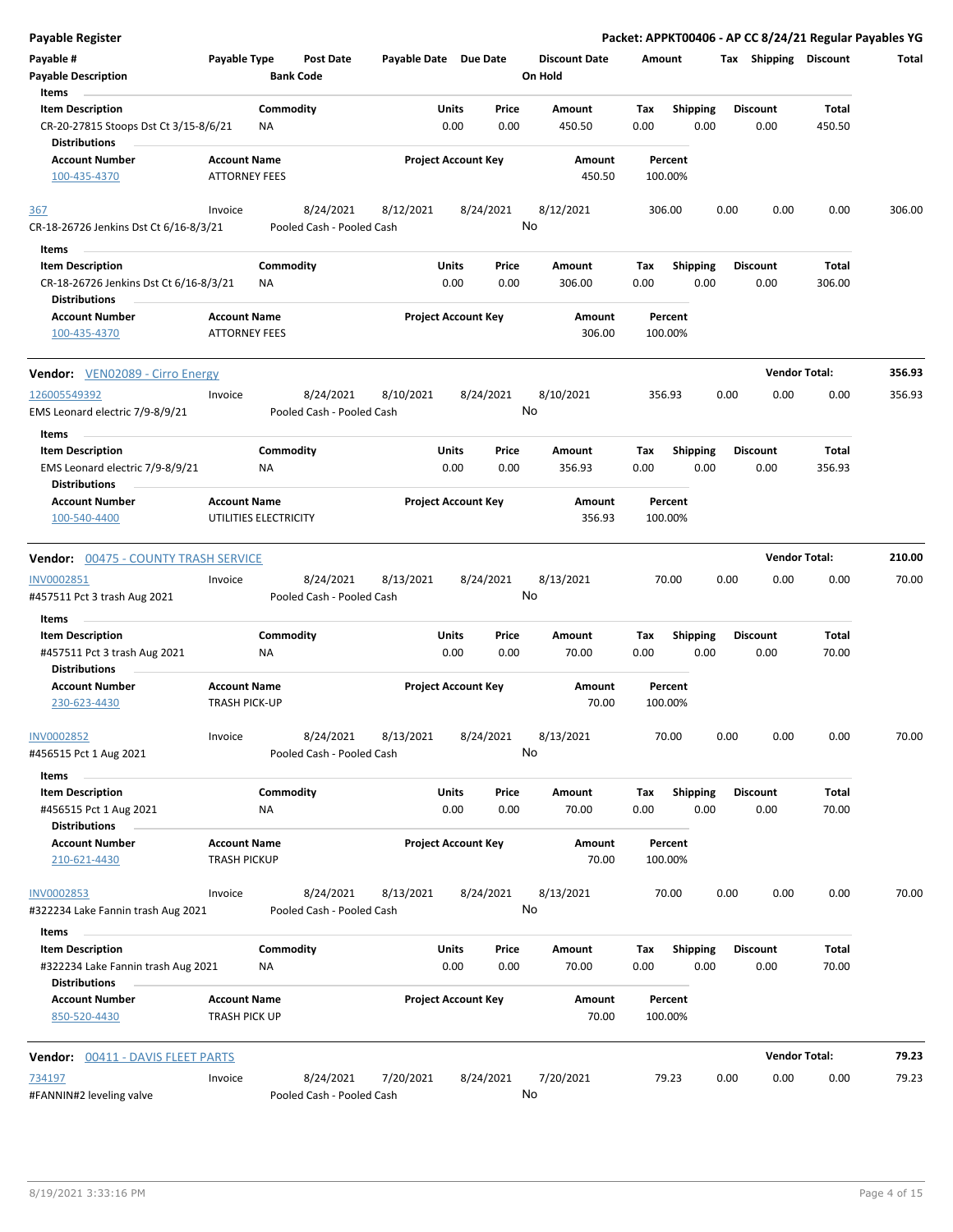| <b>Payable Register</b>                                                          |                                              |                                    |                                        |                       |               |                            |                 |                           |             |                         |      |                         |                      | Packet: APPKT00406 - AP CC 8/24/21 Regular Payables YG |
|----------------------------------------------------------------------------------|----------------------------------------------|------------------------------------|----------------------------------------|-----------------------|---------------|----------------------------|-----------------|---------------------------|-------------|-------------------------|------|-------------------------|----------------------|--------------------------------------------------------|
| Payable #<br><b>Payable Description</b>                                          | Payable Type                                 | <b>Bank Code</b>                   | <b>Post Date</b>                       | Payable Date Due Date |               |                            | On Hold         | <b>Discount Date</b>      | Amount      |                         |      | Tax Shipping Discount   |                      | Total                                                  |
| Items                                                                            |                                              |                                    |                                        |                       |               |                            |                 |                           |             |                         |      |                         |                      |                                                        |
| <b>Item Description</b><br>#FANNIN#2 leveling valve<br><b>Distributions</b>      |                                              | Commodity<br>Goods                 |                                        |                       | Units<br>1.00 | Price<br>79.23             |                 | Amount<br>79.23           | Tax<br>0.00 | Shipping<br>0.00        |      | <b>Discount</b><br>0.00 | Total<br>79.23       |                                                        |
| <b>Account Number</b>                                                            | <b>Account Name</b>                          |                                    |                                        |                       |               | <b>Project Account Key</b> |                 | Amount                    |             | Percent                 |      |                         |                      |                                                        |
| 220-622-4580                                                                     |                                              | <b>R&amp;M MACHINERY PARTS</b>     |                                        |                       |               |                            |                 | 79.23                     |             | 100.00%                 |      |                         |                      |                                                        |
| Vendor: 00132 - FANNIN COUNTY CRISIS CENTER                                      |                                              |                                    |                                        |                       |               |                            |                 |                           |             |                         |      |                         | <b>Vendor Total:</b> | 1,000.00                                               |
| <b>INV0002850</b><br><b>FY21 Annual allocation</b>                               | Invoice                                      |                                    | 8/24/2021<br>Pooled Cash - Pooled Cash | 8/13/2021             |               | 8/24/2021                  | 8/13/2021<br>No |                           | 1,000.00    |                         | 0.00 | 0.00                    | 0.00                 | 1,000.00                                               |
| Items                                                                            |                                              |                                    |                                        |                       |               |                            |                 |                           |             |                         |      |                         |                      |                                                        |
| <b>Item Description</b><br><b>FY21 Annual allocation</b><br><b>Distributions</b> |                                              | Commodity<br>ΝA                    |                                        |                       | Units<br>0.00 | Price<br>0.00              |                 | Amount<br>1,000.00        | Tax<br>0.00 | <b>Shipping</b><br>0.00 |      | <b>Discount</b><br>0.00 | Total<br>1,000.00    |                                                        |
| <b>Account Number</b>                                                            | <b>Account Name</b>                          |                                    |                                        |                       |               | <b>Project Account Key</b> |                 | <b>Amount</b>             |             | Percent                 |      |                         |                      |                                                        |
| 100-640-4140                                                                     |                                              | <b>FANNIN COUNTY CRISIS CENTER</b> |                                        |                       |               |                            |                 | 1,000.00                  |             | 100.00%                 |      |                         |                      |                                                        |
| <b>Vendor:</b> VEN02572 - Fidlar Technologies, Inc.                              |                                              |                                    |                                        |                       |               |                            |                 |                           |             |                         |      |                         | <b>Vendor Total:</b> | 12,864.00                                              |
| 0886870-IN<br>July 2021 Property Fraud Alert Services                            | Invoice                                      |                                    | 8/24/2021<br>Pooled Cash - Pooled Cash | 7/31/2021             |               | 8/24/2021                  | 7/31/2021<br>No |                           | 4,288.00    |                         | 0.00 | 0.00                    | 0.00                 | 4,288.00                                               |
| Items                                                                            |                                              |                                    |                                        |                       |               |                            |                 |                           |             |                         |      |                         |                      |                                                        |
| <b>Item Description</b><br>July 2021 Property Fraud Alert Services               |                                              | Commodity<br>ΝA                    |                                        |                       | Units<br>0.00 | Price<br>0.00              |                 | Amount<br>4,288.00        | Tax<br>0.00 | <b>Shipping</b><br>0.00 |      | <b>Discount</b><br>0.00 | Total<br>4,288.00    |                                                        |
| <b>Distributions</b>                                                             |                                              |                                    |                                        |                       |               |                            |                 |                           |             |                         |      |                         |                      |                                                        |
| <b>Account Number</b><br>121-402-3120                                            | <b>Account Name</b><br><b>IMAGING SYSTEM</b> |                                    |                                        |                       |               | <b>Project Account Key</b> |                 | Amount<br>4,288.00        |             | Percent<br>100.00%      |      |                         |                      |                                                        |
| 0886902-IN<br>Aug 2021 Property Fraud Alert Services                             | Invoice                                      |                                    | 8/24/2021<br>Pooled Cash - Pooled Cash | 7/31/2021             |               | 8/24/2021                  | 7/31/2021<br>No |                           | 4,288.00    |                         | 0.00 | 0.00                    | 0.00                 | 4,288.00                                               |
| Items                                                                            |                                              |                                    |                                        |                       |               |                            |                 |                           |             |                         |      |                         |                      |                                                        |
| <b>Item Description</b><br>Aug 2021 Property Fraud Alert Services                |                                              | Commodity<br>NA                    |                                        |                       | Units<br>0.00 | Price<br>0.00              |                 | Amount<br>4,288.00        | Tax<br>0.00 | <b>Shipping</b><br>0.00 |      | <b>Discount</b><br>0.00 | Total<br>4,288.00    |                                                        |
| <b>Distributions</b>                                                             |                                              |                                    |                                        |                       |               |                            |                 |                           |             |                         |      |                         |                      |                                                        |
| <b>Account Number</b><br>121-402-3120                                            | <b>Account Name</b><br><b>IMAGING SYSTEM</b> |                                    |                                        |                       |               | <b>Project Account Key</b> |                 | <b>Amount</b><br>4,288.00 |             | Percent<br>100.00%      |      |                         |                      |                                                        |
| 0886957-IN<br>Sept 2021 Property Fraud Alert Services                            | Invoice                                      |                                    | 8/24/2021<br>Pooled Cash - Pooled Cash | 8/17/2021             |               | 8/24/2021                  | 8/17/2021<br>No |                           | 4,288.00    |                         | 0.00 | 0.00                    | 0.00                 | 4,288.00                                               |
| Items                                                                            |                                              |                                    |                                        |                       |               |                            |                 |                           |             |                         |      |                         |                      |                                                        |
| <b>Item Description</b><br>Sept 2021 Property Fraud Alert Services               |                                              | Commodity<br>ΝA                    |                                        |                       | Units<br>0.00 | Price<br>0.00              |                 | Amount<br>4,288.00        | Tax<br>0.00 | Shipping<br>0.00        |      | Discount<br>0.00        | Total<br>4,288.00    |                                                        |
| <b>Distributions</b><br><b>Account Number</b><br>121-402-3120                    | <b>Account Name</b><br><b>IMAGING SYSTEM</b> |                                    |                                        |                       |               | <b>Project Account Key</b> |                 | Amount<br>4,288.00        |             | Percent<br>100.00%      |      |                         |                      |                                                        |
| <b>Vendor:</b> 00074 - FROELICH, DR. JAMES E.                                    |                                              |                                    |                                        |                       |               |                            |                 |                           |             |                         |      |                         | <b>Vendor Total:</b> | 200.00                                                 |
| <b>INV0002863</b><br>7/21-8/20/21 Health officer                                 | Invoice                                      |                                    | 8/24/2021<br>Pooled Cash - Pooled Cash | 8/13/2021             |               | 8/24/2021                  | 8/13/2021<br>No |                           |             | 200.00                  | 0.00 | 0.00                    | 0.00                 | 200.00                                                 |
| Items                                                                            |                                              |                                    |                                        |                       |               |                            |                 |                           |             |                         |      |                         |                      |                                                        |
| <b>Item Description</b><br>7/21-8/20/21 Health officer<br><b>Distributions</b>   |                                              | Commodity<br>ΝA                    |                                        |                       | Units<br>0.00 | Price<br>0.00              |                 | Amount<br>200.00          | Tax<br>0.00 | <b>Shipping</b><br>0.00 |      | Discount<br>0.00        | Total<br>200.00      |                                                        |
| <b>Account Number</b><br>100-641-1020                                            | <b>Account Name</b>                          | SALARY APPOINTED OFFICIAL          |                                        |                       |               | <b>Project Account Key</b> |                 | Amount<br>200.00          |             | Percent<br>100.00%      |      |                         |                      |                                                        |
| Vendor: 00010 - HOLLAND, JORDAN PLLC                                             |                                              |                                    |                                        |                       |               |                            |                 |                           |             |                         |      |                         | <b>Vendor Total:</b> | 901.00                                                 |
| <b>INV0002867</b>                                                                | Invoice                                      |                                    | 8/24/2021                              | 8/6/2021              |               | 8/24/2021                  | 8/6/2021        |                           |             | 901.00                  | 0.00 | 0.00                    | 0.00                 | 901.00                                                 |
| FA-20-44838 JT/JT Dst Ct 1/29-8/6/21                                             |                                              |                                    | Pooled Cash - Pooled Cash              |                       |               |                            | No              |                           |             |                         |      |                         |                      |                                                        |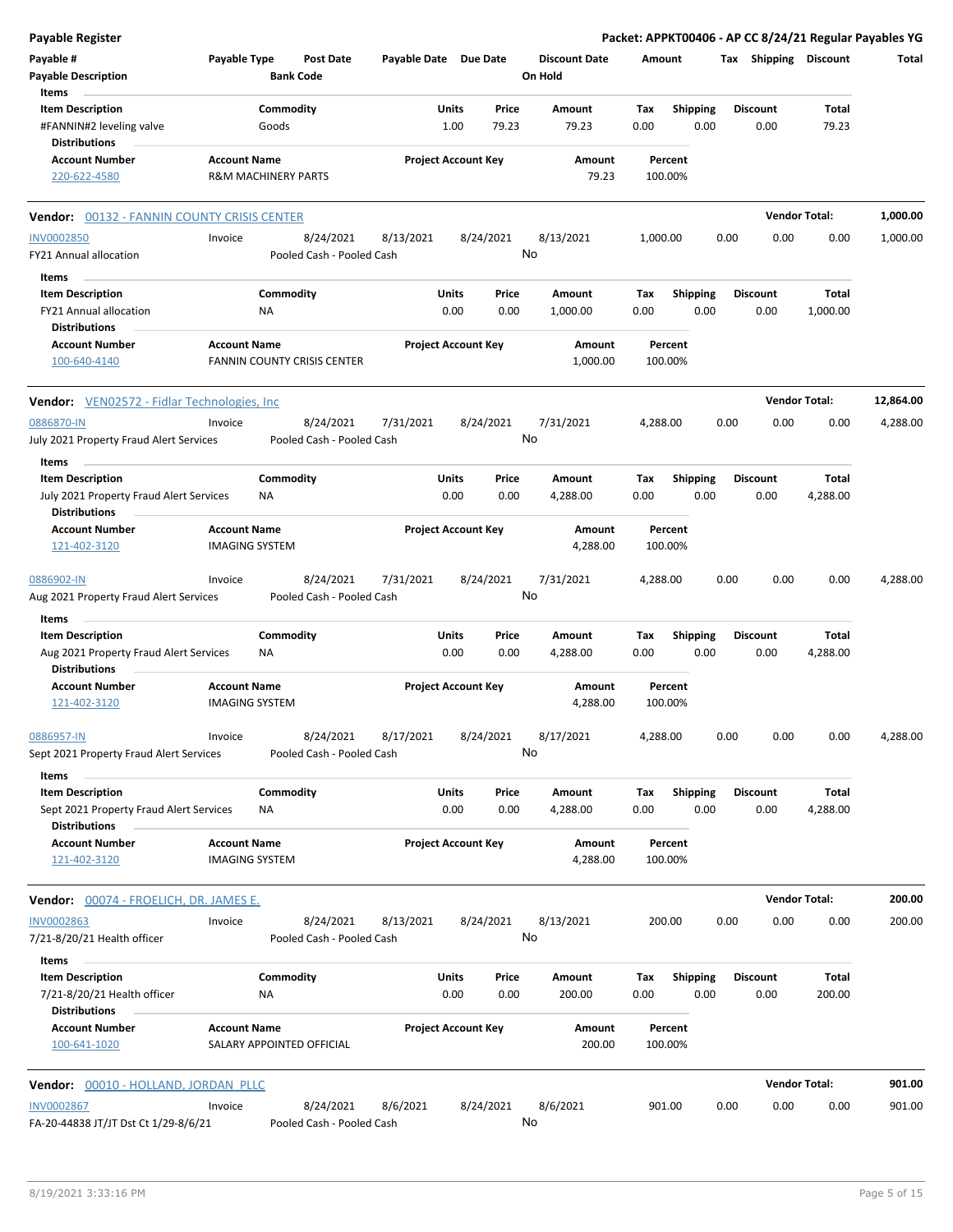| <b>Payable Register</b>                                                                     |                                                      |                                        |                       |                                |                                 |                    |                         |                         |      | Packet: APPKT00406 - AP CC 8/24/21 Regular Payables YG |          |
|---------------------------------------------------------------------------------------------|------------------------------------------------------|----------------------------------------|-----------------------|--------------------------------|---------------------------------|--------------------|-------------------------|-------------------------|------|--------------------------------------------------------|----------|
| Payable #<br><b>Payable Description</b>                                                     | <b>Payable Type</b>                                  | <b>Post Date</b><br><b>Bank Code</b>   | Payable Date Due Date |                                | <b>Discount Date</b><br>On Hold | Amount             |                         |                         |      | Tax Shipping Discount                                  | Total    |
| Items                                                                                       |                                                      |                                        |                       |                                |                                 |                    |                         |                         |      |                                                        |          |
| <b>Item Description</b><br>FA-20-44838 JT/JT Dst Ct 1/29-8/6/21                             | Commodity<br>ΝA                                      |                                        |                       | Units<br>Price<br>0.00<br>0.00 | Amount<br>901.00                | Tax<br>0.00        | <b>Shipping</b><br>0.00 | <b>Discount</b><br>0.00 |      | Total<br>901.00                                        |          |
| <b>Distributions</b>                                                                        |                                                      |                                        |                       |                                |                                 |                    |                         |                         |      |                                                        |          |
| <b>Account Number</b><br>100-435-4360                                                       | <b>Account Name</b><br>ATTORNEY FEES- CPS CASES      |                                        |                       | <b>Project Account Key</b>     | Amount<br>901.00                | Percent<br>100.00% |                         |                         |      |                                                        |          |
| <b>Vendor: 00397 - JESSICA MCDONALD &amp; ASSOC.</b>                                        |                                                      |                                        |                       |                                |                                 |                    |                         |                         |      | <b>Vendor Total:</b>                                   | 1,050.00 |
| <u>141</u><br>FA-20-44915 Worthy/Earnhart Dst Ct 6-16-8/1 Pooled Cash - Pooled Cash         | Invoice                                              | 8/24/2021                              | 8/16/2021             | 8/24/2021                      | 8/16/2021<br>No                 | 1,050.00           |                         | 0.00                    | 0.00 | 0.00                                                   | 1,050.00 |
| Items                                                                                       |                                                      |                                        |                       |                                |                                 |                    |                         |                         |      |                                                        |          |
| <b>Item Description</b>                                                                     | Commodity                                            |                                        |                       | Units<br>Price                 | Amount                          | Tax                | <b>Shipping</b>         | <b>Discount</b>         |      | Total                                                  |          |
| FA-20-44915 Worthy/Earnhart Dst Ct 6-16 NA<br><b>Distributions</b>                          |                                                      |                                        |                       | 0.00<br>0.00                   | 1,050.00                        | 0.00               | 0.00                    | 0.00                    |      | 1,050.00                                               |          |
| <b>Account Number</b>                                                                       | <b>Account Name</b>                                  |                                        |                       | <b>Project Account Key</b>     | Amount                          | Percent            |                         |                         |      |                                                        |          |
| 100-435-4360                                                                                | ATTORNEY FEES- CPS CASES                             |                                        |                       |                                | 1,050.00                        | 100.00%            |                         |                         |      |                                                        |          |
| Vendor: 00649 - LAW OFFICE OF MYLES PORTER, P.C.                                            |                                                      |                                        |                       |                                |                                 |                    |                         |                         |      | <b>Vendor Total:</b>                                   | 300.00   |
| <b>INV0002857</b>                                                                           | Invoice                                              | 8/24/2021                              | 8/11/2021             | 8/24/2021                      | 8/11/2021                       | 300.00             |                         | 0.00                    | 0.00 | 0.00                                                   | 300.00   |
| 50794 Johnson Co Ct@Law                                                                     |                                                      | Pooled Cash - Pooled Cash              |                       |                                | No                              |                    |                         |                         |      |                                                        |          |
| Items                                                                                       |                                                      |                                        |                       |                                |                                 |                    |                         |                         |      |                                                        |          |
| <b>Item Description</b>                                                                     | Commodity                                            |                                        |                       | Units<br>Price                 | Amount                          | Тах                | <b>Shipping</b>         | <b>Discount</b>         |      | Total                                                  |          |
| 50794 Johnson Co Ct@Law<br><b>Distributions</b>                                             | ΝA                                                   |                                        |                       | 0.00<br>0.00                   | 300.00                          | 0.00               | 0.00                    | 0.00                    |      | 300.00                                                 |          |
| <b>Account Number</b>                                                                       | <b>Account Name</b>                                  |                                        |                       | <b>Project Account Key</b>     | Amount                          | Percent            |                         |                         |      |                                                        |          |
| 100-410-4240                                                                                | <b>INDIGENT ATTORNEY FEES</b>                        |                                        |                       |                                | 300.00                          | 100.00%            |                         |                         |      |                                                        |          |
| <b>Vendor:</b> VEN02120 - Magness, Jerry                                                    |                                                      |                                        |                       |                                |                                 |                    |                         |                         |      | <b>Vendor Total:</b>                                   | 399.84   |
| INV0002855                                                                                  | Invoice                                              | 8/24/2021                              | 7/28/2021             | 8/24/2021                      | 7/28/2021                       | 399.84             |                         | 0.00                    | 0.00 | 0.00                                                   | 399.84   |
| 8/31-9/3/21 Legislative conf miles/meals                                                    |                                                      | Pooled Cash - Pooled Cash              |                       |                                | No                              |                    |                         |                         |      |                                                        |          |
| Items                                                                                       |                                                      |                                        |                       |                                |                                 |                    |                         |                         |      |                                                        |          |
| <b>Item Description</b><br>8/31-9/3/21 Legislative conf miles/meals<br><b>Distributions</b> | Commodity<br>ΝA                                      |                                        |                       | Units<br>Price<br>0.00<br>0.00 | Amount<br>399.84                | Tax<br>0.00        | <b>Shipping</b><br>0.00 | <b>Discount</b><br>0.00 |      | Total<br>399.84                                        |          |
| <b>Account Number</b><br>230-623-4270                                                       | <b>Account Name</b><br>OUT OF COUNTY TRAVEL/TRAINING |                                        |                       | <b>Project Account Key</b>     | Amount<br>399.84                | Percent<br>100.00% |                         |                         |      |                                                        |          |
| Vendor: 00437 - MARLIN BUSINESS BANK                                                        |                                                      |                                        |                       |                                |                                 |                    |                         |                         |      | <b>Vendor Total:</b>                                   | 3,516.75 |
| 19214576                                                                                    | Invoice                                              | 8/24/2021                              | 8/10/2021             | 8/24/2021                      | 8/10/2021                       | 3,516.75           |                         | 0.00                    | 0.00 | 0.00                                                   | 3,516.75 |
| Telephone system                                                                            |                                                      | Pooled Cash - Pooled Cash              |                       |                                | No                              |                    |                         |                         |      |                                                        |          |
| Items                                                                                       |                                                      |                                        |                       |                                |                                 |                    |                         |                         |      |                                                        |          |
| <b>Item Description</b><br>Telephone system<br><b>Distributions</b>                         | Commodity<br>ΝA                                      |                                        |                       | Units<br>Price<br>0.00<br>0.00 | Amount<br>3,516.75              | Tax<br>0.00        | Shipping<br>0.00        | <b>Discount</b><br>0.00 |      | Total<br>3,516.75                                      |          |
| <b>Account Number</b>                                                                       | <b>Account Name</b>                                  |                                        |                       | <b>Project Account Key</b>     | Amount                          | Percent            |                         |                         |      |                                                        |          |
| 100-510-4200                                                                                | <b>TELEPHONE</b>                                     |                                        |                       |                                | 3,516.75                        | 100.00%            |                         |                         |      |                                                        |          |
| Vendor: 00532 - PARHAM, WILLIAM                                                             |                                                      |                                        |                       |                                |                                 |                    |                         |                         |      | <b>Vendor Total:</b>                                   | 675.00   |
| INV0002861<br>50895 Wade Co Ct@Law                                                          | Invoice                                              | 8/24/2021<br>Pooled Cash - Pooled Cash | 8/11/2021             | 8/24/2021                      | 8/11/2021<br>No                 | 400.00             |                         | 0.00                    | 0.00 | 0.00                                                   | 400.00   |
| Items                                                                                       |                                                      |                                        |                       |                                |                                 |                    |                         |                         |      |                                                        |          |
| <b>Item Description</b>                                                                     | Commodity                                            |                                        |                       | Units<br>Price                 | Amount                          | Tax                | <b>Shipping</b>         | <b>Discount</b>         |      | <b>Total</b>                                           |          |
| 50895 Wade Co Ct@Law<br><b>Distributions</b>                                                | ΝA                                                   |                                        |                       | 0.00<br>0.00                   | 400.00                          | 0.00               | 0.00                    | 0.00                    |      | 400.00                                                 |          |
| <b>Account Number</b><br>100-410-4240                                                       | <b>Account Name</b><br><b>INDIGENT ATTORNEY FEES</b> |                                        |                       | <b>Project Account Key</b>     | Amount<br>400.00                | Percent<br>100.00% |                         |                         |      |                                                        |          |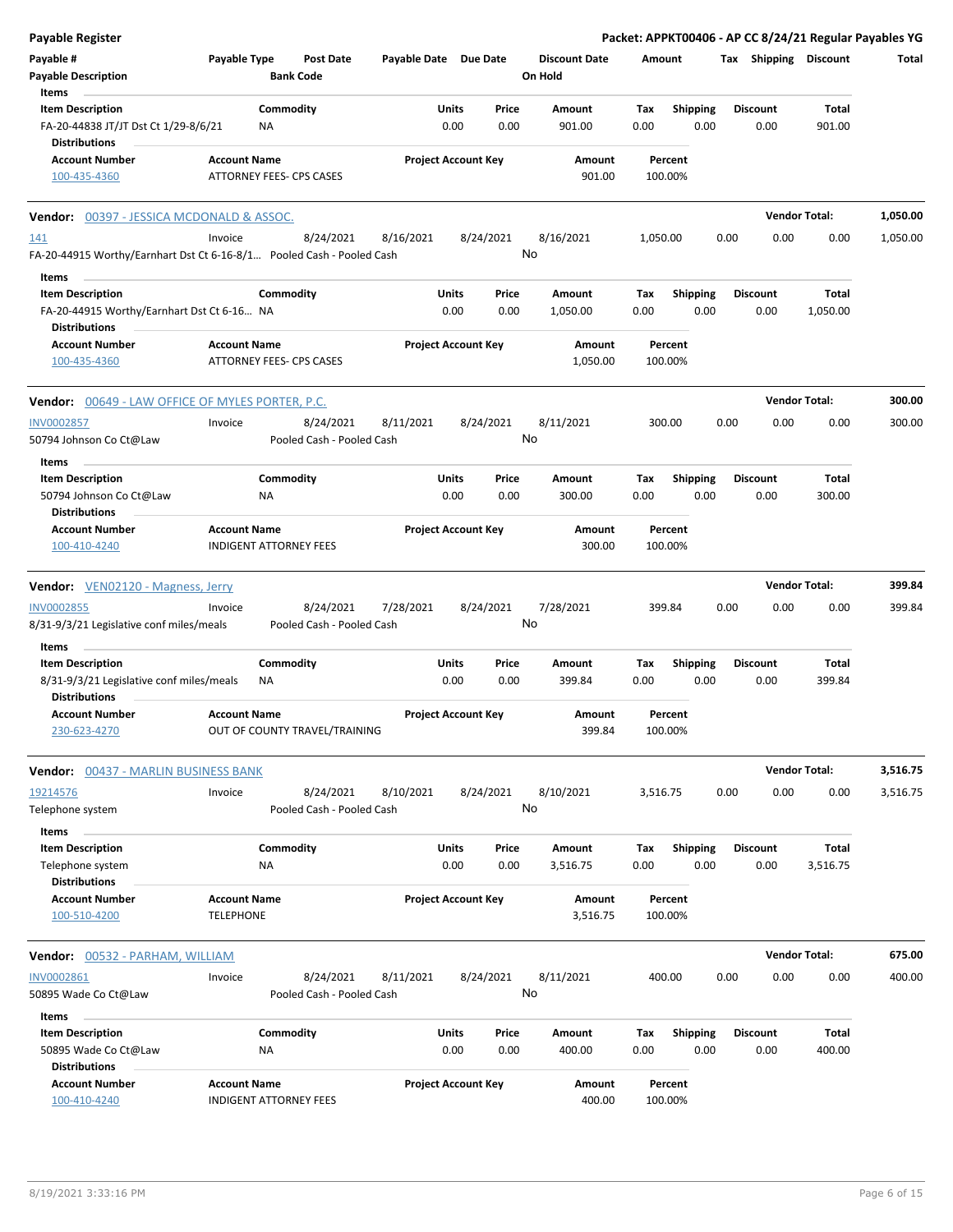| <b>Payable Register</b>                                           |                     |                                        |                       |                            |                                 |             |                         |      |                         |                          | Packet: APPKT00406 - AP CC 8/24/21 Regular Payables YG |
|-------------------------------------------------------------------|---------------------|----------------------------------------|-----------------------|----------------------------|---------------------------------|-------------|-------------------------|------|-------------------------|--------------------------|--------------------------------------------------------|
| Payable #<br><b>Payable Description</b>                           | Payable Type        | <b>Post Date</b><br><b>Bank Code</b>   | Payable Date Due Date |                            | <b>Discount Date</b><br>On Hold | Amount      |                         |      | Tax Shipping Discount   |                          | Total                                                  |
| <b>INV0002862</b>                                                 | Invoice             | 8/24/2021                              | 8/11/2021             | 8/24/2021                  | 8/11/2021                       | 275.00      |                         | 0.00 | 0.00                    | 0.00                     | 275.00                                                 |
| 50466 Campbell Co Ct@Law                                          |                     | Pooled Cash - Pooled Cash              |                       |                            | No                              |             |                         |      |                         |                          |                                                        |
| Items                                                             |                     |                                        |                       |                            |                                 |             |                         |      |                         |                          |                                                        |
| <b>Item Description</b>                                           |                     | Commodity                              | Units                 | Price                      | Amount                          | Tax         | <b>Shipping</b>         |      | <b>Discount</b>         | Total                    |                                                        |
| 50466 Campbell Co Ct@Law                                          |                     | ΝA                                     |                       | 0.00<br>0.00               | 275.00                          | 0.00        | 0.00                    |      | 0.00                    | 275.00                   |                                                        |
| <b>Distributions</b>                                              |                     |                                        |                       |                            |                                 |             |                         |      |                         |                          |                                                        |
| <b>Account Number</b>                                             | <b>Account Name</b> |                                        |                       | <b>Project Account Key</b> | Amount                          |             | Percent                 |      |                         |                          |                                                        |
| 100-410-4240                                                      |                     | <b>INDIGENT ATTORNEY FEES</b>          |                       |                            | 275.00                          | 100.00%     |                         |      |                         |                          |                                                        |
| Vendor: 00006 - PARKER TIRE                                       |                     |                                        |                       |                            |                                 |             |                         |      |                         | <b>Vendor Total:</b>     | 220.00                                                 |
| 13334                                                             | Invoice             | 8/24/2021                              | 8/9/2021              | 8/24/2021                  | 8/9/2021                        | 120.00      |                         | 0.00 | 0.00                    | 0.00                     | 120.00                                                 |
| Pct 4 tire change out                                             |                     | Pooled Cash - Pooled Cash              |                       |                            | No                              |             |                         |      |                         |                          |                                                        |
| Items                                                             |                     |                                        |                       |                            |                                 |             |                         |      |                         |                          |                                                        |
| <b>Item Description</b>                                           |                     | Commodity                              | Units                 | Price                      | Amount                          | Tax         | <b>Shipping</b>         |      | <b>Discount</b>         | Total                    |                                                        |
| Pct 4 tire change out                                             |                     | ΝA                                     |                       | 0.00<br>0.00               | 120.00                          | 0.00        | 0.00                    |      | 0.00                    | 120.00                   |                                                        |
| <b>Distributions</b>                                              |                     |                                        |                       |                            |                                 |             |                         |      |                         |                          |                                                        |
| <b>Account Number</b>                                             | <b>Account Name</b> |                                        |                       | <b>Project Account Key</b> | Amount                          |             | Percent                 |      |                         |                          |                                                        |
| 240-624-4590                                                      |                     | R&M MACH. TIRES & TUBES                |                       |                            | 120.00                          | 100.00%     |                         |      |                         |                          |                                                        |
| 13369                                                             | Invoice             | 8/24/2021                              | 8/17/2021             | 8/24/2021                  | 8/17/2021                       | 100.00      |                         | 0.00 | 0.00                    | 0.00                     | 100.00                                                 |
| Pct 1 flat repair                                                 |                     | Pooled Cash - Pooled Cash              |                       |                            | No                              |             |                         |      |                         |                          |                                                        |
|                                                                   |                     |                                        |                       |                            |                                 |             |                         |      |                         |                          |                                                        |
| Items                                                             |                     |                                        | Units                 |                            |                                 |             |                         |      |                         | Total                    |                                                        |
| <b>Item Description</b><br>Pct 1 flat repair                      |                     | Commodity<br><b>NA</b>                 |                       | Price<br>0.00<br>0.00      | Amount<br>100.00                | Tax<br>0.00 | <b>Shipping</b><br>0.00 |      | <b>Discount</b><br>0.00 | 100.00                   |                                                        |
| <b>Distributions</b>                                              |                     |                                        |                       |                            |                                 |             |                         |      |                         |                          |                                                        |
| <b>Account Number</b>                                             | <b>Account Name</b> |                                        |                       | <b>Project Account Key</b> | Amount                          |             | Percent                 |      |                         |                          |                                                        |
| 210-621-4590                                                      |                     | R&M MACH. TIRES & TUBES                |                       |                            | 100.00                          | 100.00%     |                         |      |                         |                          |                                                        |
|                                                                   |                     |                                        |                       |                            |                                 |             |                         |      |                         |                          |                                                        |
| Vendor: 00353 - RDO EQUIPMENT CO                                  |                     |                                        |                       |                            |                                 |             |                         |      |                         | <b>Vendor Total:</b>     | 5,508.03                                               |
| P8297124                                                          | Invoice             | 8/24/2021                              | 8/12/2021             | 8/24/2021                  | 8/12/2021                       | 1,020.03    |                         | 0.00 | 0.00                    | 0.00                     | 1,020.03                                               |
|                                                                   |                     |                                        |                       |                            |                                 |             |                         |      |                         |                          |                                                        |
| #7451005 Pct 1 air/fuel filters                                   |                     | Pooled Cash - Pooled Cash              |                       |                            | No                              |             |                         |      |                         |                          |                                                        |
| Items                                                             |                     |                                        |                       |                            |                                 |             |                         |      |                         |                          |                                                        |
| <b>Item Description</b>                                           |                     | Commodity                              | Units                 | Price                      | Amount                          | Tax         | <b>Shipping</b>         |      | <b>Discount</b>         | <b>Total</b>             |                                                        |
| #7451005 Pct 1 air/fuel filters                                   |                     | NA                                     |                       | 0.00<br>0.00               | 1,020.03                        | 0.00        | 0.00                    |      | 0.00                    | 1,020.03                 |                                                        |
| <b>Distributions</b>                                              |                     |                                        |                       |                            |                                 |             |                         |      |                         |                          |                                                        |
| <b>Account Number</b>                                             | <b>Account Name</b> |                                        |                       | <b>Project Account Key</b> | Amount                          |             | Percent                 |      |                         |                          |                                                        |
| 210-621-4580                                                      |                     | <b>R&amp;M MACHINERY PARTS</b>         |                       |                            | 1,020.03                        | 100.00%     |                         |      |                         |                          |                                                        |
| P8297324                                                          | Invoice             | 8/24/2021                              | 8/12/2021             | 8/24/2021                  | 8/12/2021                       | 123.06      |                         | 0.00 | 0.00                    | 0.00                     |                                                        |
| #7451005 Pct 1 filters                                            |                     | Pooled Cash - Pooled Cash              |                       |                            | No                              |             |                         |      |                         |                          |                                                        |
|                                                                   |                     |                                        |                       |                            |                                 |             |                         |      |                         |                          |                                                        |
| Items                                                             |                     |                                        |                       |                            |                                 |             |                         |      |                         |                          |                                                        |
| <b>Item Description</b>                                           |                     | Commodity                              | Units                 | Price                      | Amount                          | Tax         | <b>Shipping</b>         |      | <b>Discount</b>         | Total                    |                                                        |
| #7451005 Pct 1 filters<br><b>Distributions</b>                    |                     | <b>NA</b>                              |                       | 0.00<br>0.00               | 123.06                          | 0.00        | 0.00                    |      | 0.00                    | 123.06                   |                                                        |
| <b>Account Number</b>                                             | <b>Account Name</b> |                                        |                       |                            | Amount                          |             | Percent                 |      |                         |                          |                                                        |
| 210-621-4580                                                      |                     | <b>R&amp;M MACHINERY PARTS</b>         |                       | <b>Project Account Key</b> | 123.06                          | 100.00%     |                         |      |                         |                          | 123.06                                                 |
| W7979624                                                          | Invoice             | 8/24/2021                              | 8/12/2021             | 8/24/2021                  | 8/12/2021                       | 4,364.94    |                         | 0.00 | 0.00                    | 0.00                     | 4,364.94                                               |
| #7451002 Pct 3 Case 521D loader repair                            |                     | Pooled Cash - Pooled Cash              |                       |                            | No                              |             |                         |      |                         |                          |                                                        |
| Items                                                             |                     |                                        |                       |                            |                                 |             |                         |      |                         |                          |                                                        |
| <b>Item Description</b><br>#7451002 Pct 3 Case 521D loader repair |                     | Commodity<br>ΝA                        | Units                 | Price<br>0.00<br>0.00      | Amount<br>4,364.94              | Tax<br>0.00 | <b>Shipping</b><br>0.00 |      | <b>Discount</b><br>0.00 | <b>Total</b><br>4,364.94 |                                                        |
| <b>Distributions</b>                                              |                     |                                        |                       |                            |                                 |             |                         |      |                         |                          |                                                        |
| <b>Account Number</b>                                             | <b>Account Name</b> |                                        |                       | <b>Project Account Key</b> | Amount                          |             | Percent                 |      |                         |                          |                                                        |
| 230-623-4580                                                      |                     | <b>R&amp;M MACHINERY PARTS</b>         |                       |                            | 4,364.94                        | 100.00%     |                         |      |                         |                          |                                                        |
|                                                                   |                     |                                        |                       |                            |                                 |             |                         |      |                         |                          |                                                        |
| <b>Vendor:</b> VEN02732 - Reese, Zakkary                          |                     |                                        |                       |                            |                                 |             |                         |      |                         | <b>Vendor Total:</b>     |                                                        |
| INV0002871<br>8/17-19/21 transport meals                          | Invoice             | 8/24/2021<br>Pooled Cash - Pooled Cash | 8/19/2021             | 8/24/2021                  | 8/19/2021<br>No                 |             | 60.00                   | 0.00 | 0.00                    | 0.00                     | 60.00<br>60.00                                         |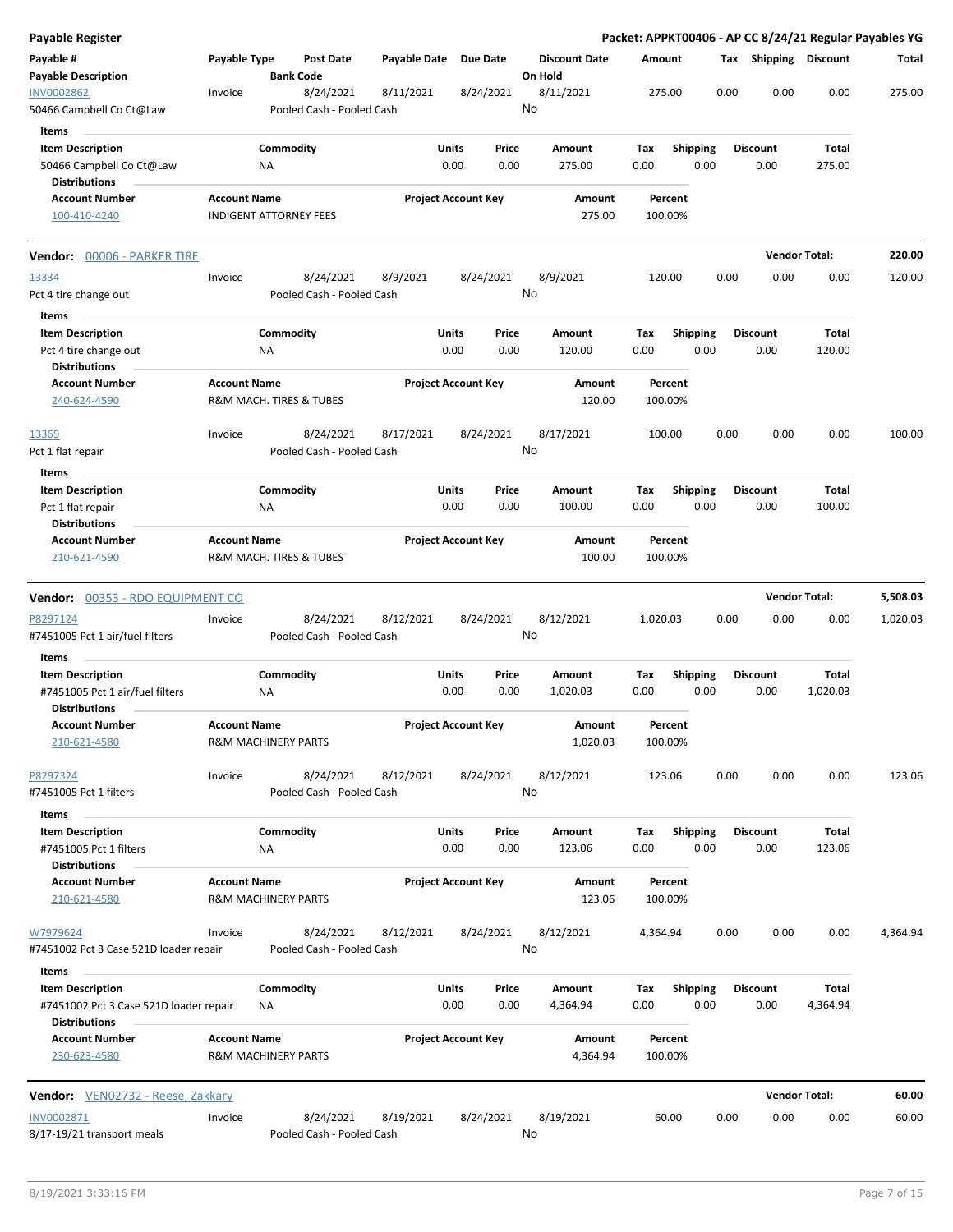| <b>Payable Register</b>                                 |                                              |                  |                           |                       |       |                            |                      |        |                    |      |                       |        | Packet: APPKT00406 - AP CC 8/24/21 Regular Payables YG |
|---------------------------------------------------------|----------------------------------------------|------------------|---------------------------|-----------------------|-------|----------------------------|----------------------|--------|--------------------|------|-----------------------|--------|--------------------------------------------------------|
| Payable #                                               | Payable Type                                 |                  | Post Date                 | Payable Date Due Date |       |                            | <b>Discount Date</b> | Amount |                    |      | Tax Shipping Discount |        | Total                                                  |
| <b>Payable Description</b>                              |                                              | <b>Bank Code</b> |                           |                       |       |                            | On Hold              |        |                    |      |                       |        |                                                        |
| Items                                                   |                                              |                  |                           |                       |       |                            |                      |        |                    |      |                       |        |                                                        |
| <b>Item Description</b>                                 |                                              | Commodity        |                           |                       | Units | Price                      | Amount               | Tax    | <b>Shipping</b>    |      | <b>Discount</b>       | Total  |                                                        |
| 8/17-19/21 transport meals<br><b>Distributions</b>      |                                              | ΝA               |                           |                       | 0.00  | 0.00                       | 60.00                | 0.00   | 0.00               |      | 0.00                  | 60.00  |                                                        |
| <b>Account Number</b>                                   | <b>Account Name</b>                          |                  |                           |                       |       | <b>Project Account Key</b> | Amount               |        | Percent            |      |                       |        |                                                        |
| 100-560-4280                                            | PRISONER TRANSPORT                           |                  |                           |                       |       |                            | 60.00                |        | 100.00%            |      |                       |        |                                                        |
| Vendor: 00289 - RELIANT                                 |                                              |                  |                           |                       |       |                            |                      |        |                    |      | <b>Vendor Total:</b>  |        | 3,330.89                                               |
| 111 034 047 388 9                                       | Invoice                                      |                  | 8/24/2021                 | 8/16/2021             |       | 8/24/2021                  | 8/16/2021            |        | 90.47              | 0.00 | 0.00                  | 0.00   | 90.47                                                  |
| #2 533 974-8 Pct 1 7/15-8/13/21                         |                                              |                  | Pooled Cash - Pooled Cash |                       |       | No                         |                      |        |                    |      |                       |        |                                                        |
| Items                                                   |                                              |                  |                           |                       |       |                            |                      |        |                    |      |                       |        |                                                        |
| <b>Item Description</b>                                 |                                              | Commodity        |                           |                       | Units | Price                      | Amount               | Tax    | <b>Shipping</b>    |      | <b>Discount</b>       | Total  |                                                        |
|                                                         |                                              | ΝA               |                           |                       | 0.00  | 0.00                       | 90.47                | 0.00   | 0.00               |      | 0.00                  | 90.47  |                                                        |
| #2 533 974-8 Pct 1 7/15-8/13/21<br><b>Distributions</b> |                                              |                  |                           |                       |       |                            |                      |        |                    |      |                       |        |                                                        |
| <b>Account Number</b>                                   | <b>Account Name</b>                          |                  |                           |                       |       | <b>Project Account Key</b> | Amount               |        | Percent            |      |                       |        |                                                        |
| 210-621-4400                                            | UTILITY ELECTRICITY                          |                  |                           |                       |       |                            | 90.47                |        | 100.00%            |      |                       |        |                                                        |
| 112 013 073 166 9                                       | Invoice                                      |                  | 8/24/2021                 | 8/13/2021             |       | 8/24/2021                  | 8/13/2021            |        | 25.01              | 0.00 | 0.00                  | 0.00   | 25.01                                                  |
| #2 591 591-9 Pct 2 guard light 7/9-8/9/21               |                                              |                  | Pooled Cash - Pooled Cash |                       |       | No                         |                      |        |                    |      |                       |        |                                                        |
|                                                         |                                              |                  |                           |                       |       |                            |                      |        |                    |      |                       |        |                                                        |
| Items                                                   |                                              | Commodity        |                           |                       |       |                            |                      |        |                    |      |                       |        |                                                        |
| <b>Item Description</b>                                 |                                              |                  |                           |                       | Units | Price                      | Amount               | Тах    | <b>Shipping</b>    |      | <b>Discount</b>       | Total  |                                                        |
| #2 591 591-9 Pct 2 guard light 7/9-8/9/21               |                                              | ΝA               |                           |                       | 0.00  | 0.00                       | 25.01                | 0.00   | 0.00               |      | 0.00                  | 25.01  |                                                        |
| <b>Distributions</b>                                    |                                              |                  |                           |                       |       |                            |                      |        |                    |      |                       |        |                                                        |
| <b>Account Number</b>                                   | <b>Account Name</b>                          |                  |                           |                       |       | <b>Project Account Key</b> | Amount               |        | Percent            |      |                       |        |                                                        |
| 220-622-4400                                            | UTILITY ELECTRICITY                          |                  |                           |                       |       |                            | 25.01                |        | 100.00%            |      |                       |        |                                                        |
| 112 013 073 167 7                                       | Invoice                                      |                  | 8/24/2021                 | 8/13/2021             |       | 8/24/2021                  | 8/13/2021            |        | 10.89              | 0.00 | 0.00                  | 0.00   | 10.89                                                  |
| #2 591 592-7 Pct 2 guard light 7/9-8/9/21               |                                              |                  | Pooled Cash - Pooled Cash |                       |       | No                         |                      |        |                    |      |                       |        |                                                        |
| Items                                                   |                                              |                  |                           |                       |       |                            |                      |        |                    |      |                       |        |                                                        |
| <b>Item Description</b>                                 |                                              | Commodity        |                           |                       | Units | Price                      | Amount               | Tax    | <b>Shipping</b>    |      | <b>Discount</b>       | Total  |                                                        |
| #2 591 592-7 Pct 2 guard light 7/9-8/9/21               |                                              | ΝA               |                           |                       | 0.00  | 0.00                       | 10.89                | 0.00   | 0.00               |      | 0.00                  | 10.89  |                                                        |
| <b>Distributions</b>                                    |                                              |                  |                           |                       |       |                            |                      |        |                    |      |                       |        |                                                        |
| <b>Account Number</b>                                   | <b>Account Name</b>                          |                  |                           |                       |       | <b>Project Account Key</b> | Amount               |        | Percent            |      |                       |        |                                                        |
| 220-622-4400                                            | UTILITY ELECTRICITY                          |                  |                           |                       |       |                            | 10.89                |        | 100.00%            |      |                       |        |                                                        |
| 112 013 088 201 7                                       | Invoice                                      |                  | 8/24/2021                 | 8/18/2021             |       | 8/24/2021                  | 8/18/2021            |        | 676.32             | 0.00 | 0.00                  | 0.00   | 676.32                                                 |
| #2 533 978-9 S Annex 7/16-8/16/21                       |                                              |                  | Pooled Cash - Pooled Cash |                       |       | No                         |                      |        |                    |      |                       |        |                                                        |
| Items                                                   |                                              |                  |                           |                       |       |                            |                      |        |                    |      |                       |        |                                                        |
| <b>Item Description</b>                                 |                                              | Commodity        |                           |                       | Units | Price                      | Amount               | Tax    | <b>Shipping</b>    |      | <b>Discount</b>       | Total  |                                                        |
| #2 533 978-9 S Annex 7/16-8/16/21                       |                                              | NA               |                           |                       | 0.00  | 0.00                       | 676.32               | 0.00   | 0.00               |      | 0.00                  | 676.32 |                                                        |
| <b>Distributions</b>                                    |                                              |                  |                           |                       |       |                            |                      |        |                    |      |                       |        |                                                        |
| <b>Account Number</b>                                   | <b>Account Name</b>                          |                  |                           |                       |       | <b>Project Account Key</b> | Amount               |        | Percent            |      |                       |        |                                                        |
| 100-513-4400                                            | UTILITIES ELECTRICITY                        |                  |                           |                       |       |                            | 676.32               |        | 100.00%            |      |                       |        |                                                        |
| 112 013 092 651 7                                       | Invoice                                      |                  | 8/24/2021                 | 8/19/2021             |       | 8/24/2021                  | 8/19/2021            |        | 314.46             | 0.00 | 0.00                  | 0.00   | 314.46                                                 |
| #9 599 777-1 Agrilife 7/19-8/17/21                      |                                              |                  | Pooled Cash - Pooled Cash |                       |       | No                         |                      |        |                    |      |                       |        |                                                        |
|                                                         |                                              |                  |                           |                       |       |                            |                      |        |                    |      |                       |        |                                                        |
| Items                                                   |                                              |                  |                           |                       |       |                            |                      |        |                    |      |                       |        |                                                        |
| <b>Item Description</b>                                 |                                              | Commodity        |                           |                       | Units | Price                      | Amount               | Tax    | <b>Shipping</b>    |      | <b>Discount</b>       | Total  |                                                        |
| #9 599 777-1 Agrilife 7/19-8/17/21                      |                                              | <b>NA</b>        |                           |                       | 0.00  | 0.00                       | 314.46               | 0.00   | 0.00               |      | 0.00                  | 314.46 |                                                        |
| <b>Distributions</b>                                    |                                              |                  |                           |                       |       |                            |                      |        |                    |      |                       |        |                                                        |
| <b>Account Number</b><br>100-516-4400                   | <b>Account Name</b><br>UTILITIES ELECTRICITY |                  |                           |                       |       | <b>Project Account Key</b> | Amount<br>314.46     |        | Percent<br>100.00% |      |                       |        |                                                        |
|                                                         |                                              |                  |                           |                       |       |                            |                      |        |                    |      |                       |        |                                                        |
| 114 009 123 117 8                                       | Invoice                                      |                  | 8/24/2021                 | 8/19/2021             |       | 8/24/2021                  | 8/19/2021            |        | 118.19             | 0.00 | 0.00                  | 0.00   | 118.19                                                 |
| #7 358 371-8 Pct 4 7/19-8/17/21                         |                                              |                  | Pooled Cash - Pooled Cash |                       |       | No                         |                      |        |                    |      |                       |        |                                                        |

#7 358 371-8 Pct 4 7/19-8/17/21 Pooled Cash - Pooled Cash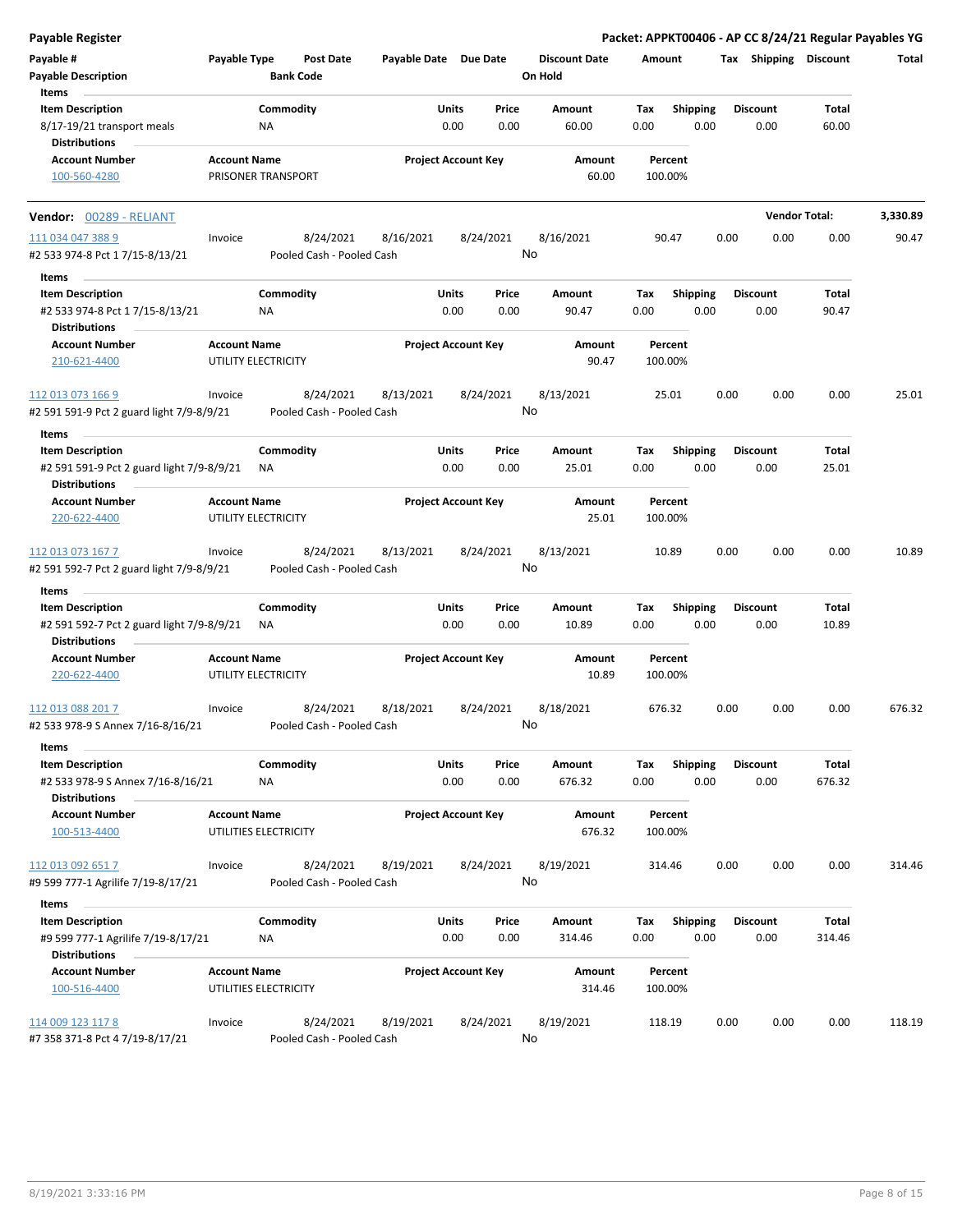| <b>Payable Register</b>                                                              |                     |                                        |                       |                            |               |                                 |             |                         |      |                         |                 | Packet: APPKT00406 - AP CC 8/24/21 Regular Payables YG |
|--------------------------------------------------------------------------------------|---------------------|----------------------------------------|-----------------------|----------------------------|---------------|---------------------------------|-------------|-------------------------|------|-------------------------|-----------------|--------------------------------------------------------|
| Payable #<br><b>Payable Description</b>                                              | Payable Type        | <b>Post Date</b><br><b>Bank Code</b>   | Payable Date Due Date |                            |               | <b>Discount Date</b><br>On Hold | Amount      |                         |      | Tax Shipping Discount   |                 | Total                                                  |
| Items<br><b>Item Description</b>                                                     |                     | Commodity                              |                       | Units                      | Price         | Amount                          | Tax         | Shipping                |      | <b>Discount</b>         | Total           |                                                        |
| #7 358 371-8 Pct 4 7/19-8/17/21<br><b>Distributions</b>                              |                     | ΝA                                     |                       | 0.00                       | 0.00          | 118.19                          | 0.00        | 0.00                    |      | 0.00                    | 118.19          |                                                        |
| <b>Account Number</b>                                                                | <b>Account Name</b> |                                        |                       | <b>Project Account Key</b> |               | Amount                          |             | Percent                 |      |                         |                 |                                                        |
| 240-624-4400                                                                         |                     | UTILITY ELECTRICITY                    |                       |                            |               | 118.19                          | 100.00%     |                         |      |                         |                 |                                                        |
| 118 008 599 930 7                                                                    | Invoice             | 8/24/2021                              | 8/18/2021             | 8/24/2021                  |               | 8/18/2021                       |             | 73.23                   | 0.00 | 0.00                    | 0.00            | 73.23                                                  |
| #6 716 696-7 Co-Op 7/16-8/16/21                                                      |                     | Pooled Cash - Pooled Cash              |                       |                            | No            |                                 |             |                         |      |                         |                 |                                                        |
| Items                                                                                |                     |                                        |                       |                            |               |                                 |             |                         |      |                         |                 |                                                        |
| <b>Item Description</b>                                                              |                     | Commodity                              |                       | Units                      | Price         | Amount                          | Tax         | <b>Shipping</b>         |      | <b>Discount</b>         | Total           |                                                        |
| #6 716 696-7 Co-Op 7/16-8/16/21<br><b>Distributions</b>                              |                     | ΝA                                     |                       | 0.00                       | 0.00          | 73.23                           | 0.00        | 0.00                    |      | 0.00                    | 73.23           |                                                        |
| <b>Account Number</b>                                                                | <b>Account Name</b> |                                        |                       | <b>Project Account Key</b> |               | Amount                          |             | Percent                 |      |                         |                 |                                                        |
| 100-512-4400                                                                         |                     | UTILITIES ELECTRICITY                  |                       |                            |               | 73.23                           | 100.00%     |                         |      |                         |                 |                                                        |
| 302 003 004 917 0<br>#15 119 264-8 Turner 7/19-8/17/21                               | Invoice             | 8/24/2021<br>Pooled Cash - Pooled Cash | 8/19/2021             | 8/24/2021                  |               | 8/19/2021<br>No                 | 185.42      |                         | 0.00 | 0.00                    | 0.00            | 185.42                                                 |
| Items                                                                                |                     |                                        |                       |                            |               |                                 |             |                         |      |                         |                 |                                                        |
| <b>Item Description</b><br>#15 119 264-8 Turner 7/19-8/17/21<br><b>Distributions</b> |                     | Commodity<br>NA                        |                       | Units<br>0.00              | Price<br>0.00 | Amount<br>185.42                | Tax<br>0.00 | <b>Shipping</b><br>0.00 |      | <b>Discount</b><br>0.00 | Total<br>185.42 |                                                        |
| <b>Account Number</b>                                                                | <b>Account Name</b> |                                        |                       | <b>Project Account Key</b> |               | Amount                          |             | Percent                 |      |                         |                 |                                                        |
| 100-518-4400                                                                         |                     | UTILITIES ELECTRICITY                  |                       |                            |               | 185.42                          |             | 100.00%                 |      |                         |                 |                                                        |
| 303 002 759 161 3                                                                    | Invoice             | 8/24/2021                              | 8/18/2021             | 8/24/2021                  |               | 8/18/2021                       | 539.52      |                         | 0.00 | 0.00                    | 0.00            | 539.52                                                 |
| #12 832 845-7 200 E 1st 7/16-8/16/21                                                 |                     | Pooled Cash - Pooled Cash              |                       |                            | No            |                                 |             |                         |      |                         |                 |                                                        |
| Items                                                                                |                     |                                        |                       |                            |               |                                 |             |                         |      |                         |                 |                                                        |
| <b>Item Description</b>                                                              |                     | Commodity                              |                       | Units                      | Price         | Amount                          | Tax         | <b>Shipping</b>         |      | <b>Discount</b>         | Total           |                                                        |
| #12 832 845-7 200 E 1st 7/16-8/16/21<br><b>Distributions</b>                         |                     | ΝA                                     |                       | 0.00                       | 0.00          | 539.52                          | 0.00        | 0.00                    |      | 0.00                    | 539.52          |                                                        |
| <b>Account Number</b><br>100-518-4400                                                | <b>Account Name</b> | UTILITIES ELECTRICITY                  |                       | <b>Project Account Key</b> |               | Amount<br>539.52                | 100.00%     | Percent                 |      |                         |                 |                                                        |
| 305 000 925 106 9                                                                    | Invoice             | 8/24/2021                              | 8/19/2021             | 8/24/2021                  |               | 8/19/2021                       | 210.71      |                         | 0.00 | 0.00                    | 0.00            | 210.71                                                 |
| #2 533 980-5 Courthouse 7/19-8/17/21                                                 |                     | Pooled Cash - Pooled Cash              |                       |                            | No            |                                 |             |                         |      |                         |                 |                                                        |
| Items                                                                                |                     |                                        |                       |                            |               |                                 |             |                         |      |                         |                 |                                                        |
| <b>Item Description</b>                                                              |                     | Commodity                              |                       | Units                      | Price         | Amount                          | Tax         | Shipping                |      | <b>Discount</b>         | Total           |                                                        |
| #2 533 980-5 Courthouse 7/19-8/17/21<br>Distributions                                |                     | ΝA                                     |                       | 0.00                       | 0.00          | 210.71                          | 0.00        | 0.00                    |      | 0.00                    | 210.71          |                                                        |
| <b>Account Number</b>                                                                | <b>Account Name</b> |                                        |                       | <b>Project Account Key</b> |               | Amount                          |             | Percent                 |      |                         |                 |                                                        |
| 100-510-4400                                                                         |                     | UTILITIES ELECTRICITY                  |                       |                            |               | 210.71                          |             | 100.00%                 |      |                         |                 |                                                        |
| 305 000 925 107 7                                                                    | Invoice             | 8/24/2021                              | 8/19/2021             | 8/24/2021                  |               | 8/19/2021                       | 642.72      |                         | 0.00 | 0.00                    | 0.00            | 642.72                                                 |
| #2 533 981-3 TDHS 7/19-8/17/21                                                       |                     | Pooled Cash - Pooled Cash              |                       |                            | No            |                                 |             |                         |      |                         |                 |                                                        |
| Items                                                                                |                     |                                        |                       |                            |               |                                 |             |                         |      |                         |                 |                                                        |
| <b>Item Description</b>                                                              |                     | Commodity                              |                       | Units                      | Price         | Amount                          | Tax         | Shipping                |      | Discount                | Total           |                                                        |
| #2 533 981-3 TDHS 7/19-8/17/21                                                       |                     | ΝA                                     |                       | 0.00                       | 0.00          | 642.72                          | 0.00        | 0.00                    |      | 0.00                    | 642.72          |                                                        |
| <b>Distributions</b>                                                                 |                     |                                        |                       |                            |               |                                 |             |                         |      |                         |                 |                                                        |
| <b>Account Number</b><br>100-640-4400                                                | <b>Account Name</b> | UTILITIES ELECTRICITY                  |                       | <b>Project Account Key</b> |               | Amount<br>642.72                |             | Percent<br>100.00%      |      |                         |                 |                                                        |
| 305 000 925 108 5                                                                    | Invoice             | 8/24/2021                              | 8/19/2021             | 8/24/2021                  |               | 8/19/2021                       | 443.95      |                         | 0.00 | 0.00                    | 0.00            | 443.95                                                 |
| #2 533 982-1 E Annex 7/19-8/17/21                                                    |                     | Pooled Cash - Pooled Cash              |                       |                            | No            |                                 |             |                         |      |                         |                 |                                                        |
| Items                                                                                |                     |                                        |                       |                            |               |                                 |             |                         |      |                         |                 |                                                        |
| <b>Item Description</b>                                                              |                     | Commodity                              |                       | Units                      | Price         | Amount                          | Tax         | <b>Shipping</b>         |      | Discount                | Total           |                                                        |
| #2 533 982-1 E Annex 7/19-8/17/21<br><b>Distributions</b>                            |                     | ΝA                                     |                       | 0.00                       | 0.00          | 443.95                          | 0.00        | 0.00                    |      | 0.00                    | 443.95          |                                                        |
| <b>Account Number</b>                                                                | <b>Account Name</b> |                                        |                       | <b>Project Account Key</b> |               | Amount                          |             | Percent                 |      |                         |                 |                                                        |
| 100-511-4400                                                                         |                     | UTILITIES ELECTRICITY                  |                       |                            |               | 443.95                          |             | 100.00%                 |      |                         |                 |                                                        |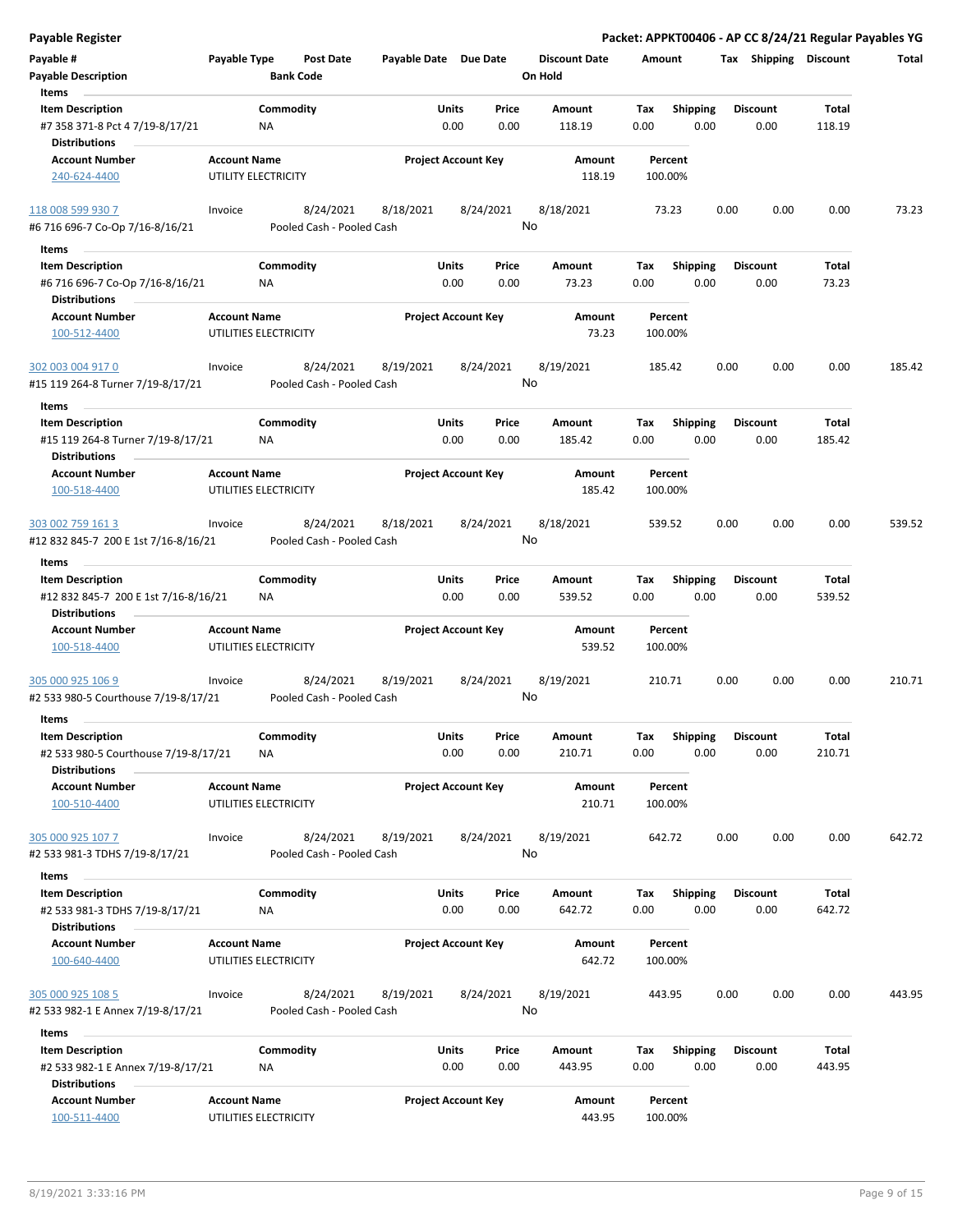| <b>Payable Register</b>                              |                      |                               |                               |                       |                            |           |         |                      |          |                 |      |      |                      |                       | Packet: APPKT00406 - AP CC 8/24/21 Regular Payables YG |
|------------------------------------------------------|----------------------|-------------------------------|-------------------------------|-----------------------|----------------------------|-----------|---------|----------------------|----------|-----------------|------|------|----------------------|-----------------------|--------------------------------------------------------|
| Payable #                                            | Payable Type         |                               | <b>Post Date</b>              | Payable Date Due Date |                            |           |         | <b>Discount Date</b> | Amount   |                 |      |      |                      | Tax Shipping Discount | Total                                                  |
| <b>Payable Description</b>                           |                      |                               | <b>Bank Code</b>              |                       |                            |           | On Hold |                      |          |                 |      |      |                      |                       |                                                        |
| <b>Vendor:</b> VEN02561 - Smith, Kristina            |                      |                               |                               |                       |                            |           |         |                      |          |                 |      |      |                      | <b>Vendor Total:</b>  | 199.36                                                 |
| <b>INV0002866</b>                                    | Invoice              |                               | 8/24/2021                     | 8/19/2021             |                            | 8/24/2021 |         | 8/19/2021            |          | 199.36          |      | 0.00 | 0.00                 | 0.00                  | 199.36                                                 |
| 8/22-23/21 balance of mileage                        |                      |                               | Pooled Cash - Pooled Cash     |                       |                            |           | No      |                      |          |                 |      |      |                      |                       |                                                        |
| <b>Items</b>                                         |                      |                               |                               |                       |                            |           |         |                      |          |                 |      |      |                      |                       |                                                        |
| <b>Item Description</b>                              |                      | Commodity                     |                               |                       | <b>Units</b>               | Price     |         | Amount               | Tax      | <b>Shipping</b> |      |      | <b>Discount</b>      | Total                 |                                                        |
| 8/22-23/21 balance of mileage                        |                      | <b>NA</b>                     |                               |                       | 0.00                       | 0.00      |         | 199.36               | 0.00     |                 | 0.00 |      | 0.00                 | 199.36                |                                                        |
| <b>Distributions</b>                                 |                      |                               |                               |                       |                            |           |         |                      |          |                 |      |      |                      |                       |                                                        |
| <b>Account Number</b>                                | <b>Account Name</b>  |                               |                               |                       | <b>Project Account Key</b> |           |         | Amount               |          | Percent         |      |      |                      |                       |                                                        |
| 100-456-4270                                         |                      |                               | OUT OF COUNTY TRAVEL/TRAINING |                       |                            |           |         | 199.36               |          | 100.00%         |      |      |                      |                       |                                                        |
| Vendor: 00801 - SOLOMON, AMANDA                      |                      |                               |                               |                       |                            |           |         |                      |          |                 |      |      |                      | <b>Vendor Total:</b>  | 5,814.00                                               |
| <b>INV0002868</b>                                    | Invoice              |                               | 8/24/2021                     | 8/12/2021             |                            | 8/24/2021 |         | 8/12/2021            | 3,657.50 |                 |      | 0.00 | 0.00                 | 0.00                  | 3,657.50                                               |
| FA-20-44707 Powell Dst Ct 5/3-8/12/21                |                      |                               | Pooled Cash - Pooled Cash     |                       |                            |           | No      |                      |          |                 |      |      |                      |                       |                                                        |
| Items                                                |                      |                               |                               |                       |                            |           |         |                      |          |                 |      |      |                      |                       |                                                        |
| <b>Item Description</b>                              |                      | Commodity                     |                               |                       | <b>Units</b>               | Price     |         | Amount               | Tax      | <b>Shipping</b> |      |      | <b>Discount</b>      | Total                 |                                                        |
| FA-20-44707 Powell Dst Ct 5/3-8/12/21                |                      | NA                            |                               |                       | 0.00                       | 0.00      |         | 3,657.50             | 0.00     |                 | 0.00 |      | 0.00                 | 3,657.50              |                                                        |
| <b>Distributions</b>                                 |                      |                               |                               |                       |                            |           |         |                      |          |                 |      |      |                      |                       |                                                        |
| <b>Account Number</b>                                | <b>Account Name</b>  |                               |                               |                       | <b>Project Account Key</b> |           |         | Amount               |          | Percent         |      |      |                      |                       |                                                        |
| 100-435-4360                                         |                      |                               | ATTORNEY FEES- CPS CASES      |                       |                            |           |         | 3,657.50             |          | 100.00%         |      |      |                      |                       |                                                        |
| <b>INV0002869</b>                                    | Invoice              |                               | 8/24/2021                     | 8/5/2021              |                            | 8/24/2021 |         | 8/5/2021             | 2,156.50 |                 |      | 0.00 | 0.00                 | 0.00                  | 2,156.50                                               |
| FA-20-44560 Grissom Dst Ct 4/8-8/5/21                |                      |                               | Pooled Cash - Pooled Cash     |                       |                            |           | No      |                      |          |                 |      |      |                      |                       |                                                        |
| Items                                                |                      |                               |                               |                       |                            |           |         |                      |          |                 |      |      |                      |                       |                                                        |
| <b>Item Description</b>                              |                      | Commodity                     |                               |                       | <b>Units</b>               | Price     |         | Amount               | Tax      | <b>Shipping</b> |      |      | <b>Discount</b>      | Total                 |                                                        |
| FA-20-44560 Grissom Dst Ct 4/8-8/5/21                |                      | NA                            |                               |                       | 0.00                       | 0.00      |         | 2,156.50             | 0.00     |                 | 0.00 |      | 0.00                 | 2,156.50              |                                                        |
| <b>Distributions</b>                                 |                      |                               |                               |                       |                            |           |         |                      |          |                 |      |      |                      |                       |                                                        |
| <b>Account Number</b>                                | <b>Account Name</b>  |                               |                               |                       | <b>Project Account Key</b> |           |         | Amount               |          | Percent         |      |      |                      |                       |                                                        |
| 100-435-4360                                         |                      |                               | ATTORNEY FEES- CPS CASES      |                       |                            |           |         | 2,156.50             |          | 100.00%         |      |      |                      |                       |                                                        |
|                                                      |                      |                               |                               |                       |                            |           |         |                      |          |                 |      |      |                      |                       |                                                        |
| <b>Vendor:</b> VEN02552 - Southern Source Industries |                      |                               |                               |                       |                            |           |         |                      |          |                 |      |      | <b>Vendor Total:</b> |                       | 1,302.20                                               |
| SO967-05                                             | Invoice              |                               | 8/24/2021                     | 8/1/2021              |                            | 8/24/2021 |         | 8/1/2021             | 1,199.00 |                 |      | 0.00 | 103.20               | 0.00                  | 1,302.20                                               |
| Pct 2 hand towels/hand cleaner                       |                      |                               | Pooled Cash - Pooled Cash     |                       |                            |           | No      |                      |          |                 |      |      |                      |                       |                                                        |
| Items                                                |                      |                               |                               |                       |                            |           |         |                      |          |                 |      |      |                      |                       |                                                        |
| <b>Item Description</b>                              |                      | Commodity                     |                               |                       | Units                      | Price     |         | Amount               | Tax      | <b>Shipping</b> |      |      | <b>Discount</b>      | Total                 |                                                        |
| Pct 2 hand towels/hand cleaner                       |                      | Goods                         |                               |                       | 2.00                       | 599.50    |         | 1,199.00             | 0.00     | 103.20          |      |      | 0.00                 | 1,302.20              |                                                        |
| <b>Distributions</b>                                 |                      |                               |                               |                       |                            |           |         |                      |          |                 |      |      |                      |                       |                                                        |
| <b>Account Number</b>                                | <b>Account Name</b>  |                               |                               |                       | <b>Project Account Key</b> |           |         | Amount               |          | Percent         |      |      |                      |                       |                                                        |
| 220-622-3400                                         | <b>SHOP SUPPLIES</b> |                               |                               |                       |                            |           |         | 1,302.20             |          | 100.00%         |      |      |                      |                       |                                                        |
| Vendor: 00606 - SUSAN E. CARTER ATTORNEY AT LAW      |                      |                               |                               |                       |                            |           |         |                      |          |                 |      |      |                      | <b>Vendor Total:</b>  | 900.00                                                 |
| <b>INV0002858</b>                                    | Invoice              |                               | 8/24/2021                     | 8/11/2021             |                            | 8/24/2021 |         | 8/11/2021            |          | 300.00          |      | 0.00 | 0.00                 | 0.00                  | 300.00                                                 |
| 50338 Corpus Co Ct@Law                               |                      |                               | Pooled Cash - Pooled Cash     |                       |                            |           | No      |                      |          |                 |      |      |                      |                       |                                                        |
| Items                                                |                      |                               |                               |                       |                            |           |         |                      |          |                 |      |      |                      |                       |                                                        |
| <b>Item Description</b>                              |                      | Commodity                     |                               |                       | <b>Units</b>               | Price     |         | Amount               | Tax      | <b>Shipping</b> |      |      | <b>Discount</b>      | Total                 |                                                        |
| 50338 Corpus Co Ct@Law                               |                      | <b>NA</b>                     |                               |                       | 0.00                       | 0.00      |         | 300.00               | 0.00     |                 | 0.00 |      | 0.00                 | 300.00                |                                                        |
| <b>Distributions</b>                                 |                      |                               |                               |                       |                            |           |         |                      |          |                 |      |      |                      |                       |                                                        |
| <b>Account Number</b>                                | <b>Account Name</b>  |                               |                               |                       | <b>Project Account Key</b> |           |         | Amount               |          | Percent         |      |      |                      |                       |                                                        |
| 100-410-4240                                         |                      | <b>INDIGENT ATTORNEY FEES</b> |                               |                       |                            |           |         | 300.00               |          | 100.00%         |      |      |                      |                       |                                                        |
|                                                      |                      |                               |                               |                       |                            |           |         |                      |          |                 |      |      |                      |                       |                                                        |
| INV0002859                                           | Invoice              |                               | 8/24/2021                     | 8/11/2021             |                            | 8/24/2021 |         | 8/11/2021            |          | 300.00          |      | 0.00 | 0.00                 | 0.00                  | 300.00                                                 |
| 47612 Yarbrough Co Ct@Law                            |                      |                               | Pooled Cash - Pooled Cash     |                       |                            |           | No      |                      |          |                 |      |      |                      |                       |                                                        |
| Items                                                |                      |                               |                               |                       |                            |           |         |                      |          |                 |      |      |                      |                       |                                                        |
| <b>Item Description</b>                              |                      | Commodity                     |                               |                       | <b>Units</b>               | Price     |         | Amount               | Tax      | <b>Shipping</b> |      |      | <b>Discount</b>      | Total                 |                                                        |
| 47612 Yarbrough Co Ct@Law                            |                      | ΝA                            |                               |                       | 0.00                       | 0.00      |         | 300.00               | 0.00     |                 | 0.00 |      | 0.00                 | 300.00                |                                                        |
| <b>Distributions</b>                                 |                      |                               |                               |                       |                            |           |         |                      |          |                 |      |      |                      |                       |                                                        |
| <b>Account Number</b>                                | <b>Account Name</b>  |                               |                               |                       | <b>Project Account Key</b> |           |         | Amount               |          | Percent         |      |      |                      |                       |                                                        |
| 100-410-4240                                         |                      | <b>INDIGENT ATTORNEY FEES</b> |                               |                       |                            |           |         | 300.00               |          | 100.00%         |      |      |                      |                       |                                                        |
|                                                      |                      |                               |                               |                       |                            |           |         |                      |          |                 |      |      |                      |                       |                                                        |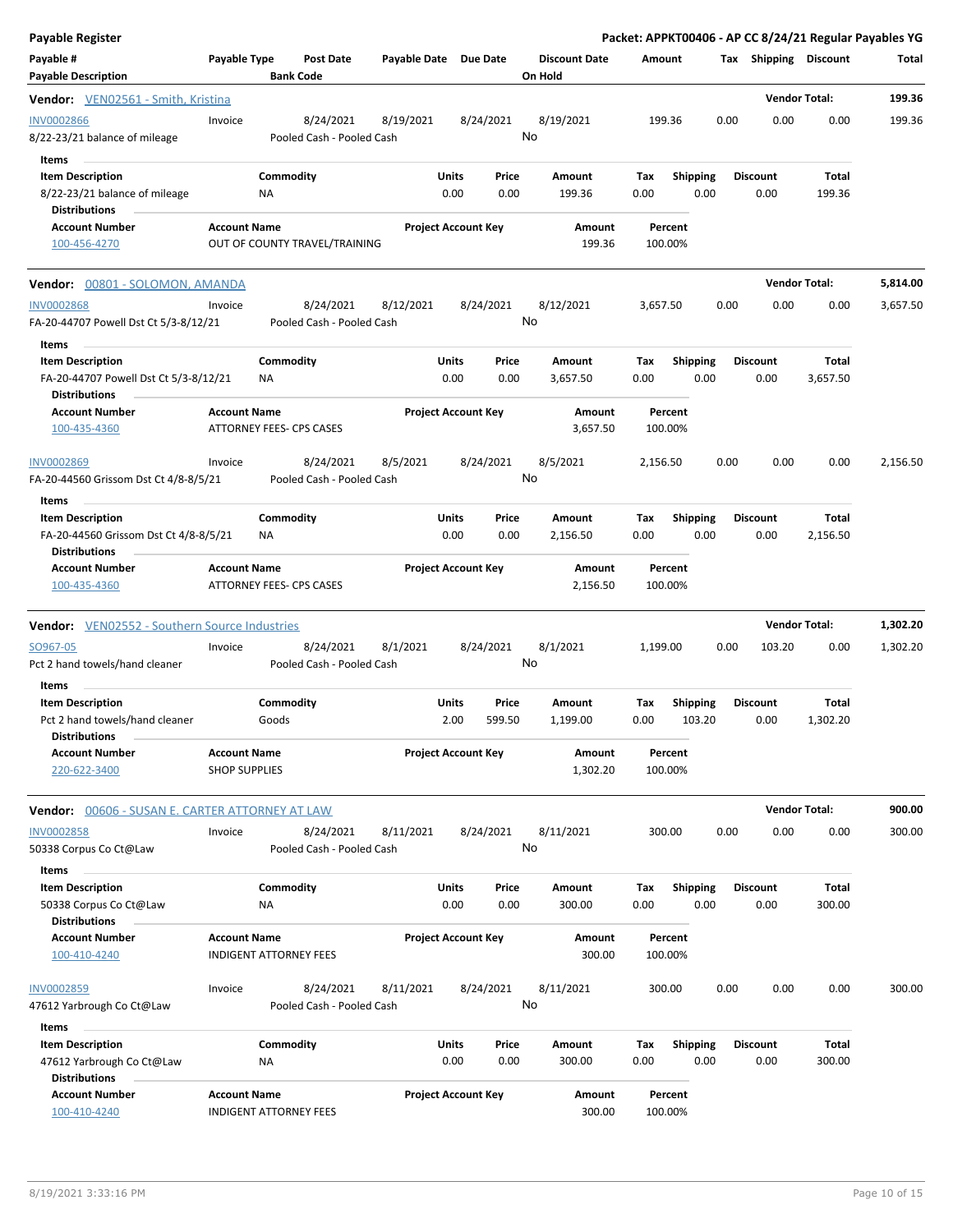| Payable Register                                                                         |                                 |                                |                                        |           |                            |                 |                                 |                    |                         |      |                         | Packet: APPKT00406 - AP CC 8/24/21 Regular Payables YG |                 |
|------------------------------------------------------------------------------------------|---------------------------------|--------------------------------|----------------------------------------|-----------|----------------------------|-----------------|---------------------------------|--------------------|-------------------------|------|-------------------------|--------------------------------------------------------|-----------------|
| Payable #<br><b>Payable Description</b>                                                  | Payable Type                    | <b>Bank Code</b>               | Post Date                              |           | Payable Date Due Date      |                 | <b>Discount Date</b><br>On Hold | Amount             |                         |      | Tax Shipping Discount   |                                                        | Total           |
| <b>INV0002860</b><br>50335 Paxton Co Ct@law                                              | Invoice                         |                                | 8/24/2021<br>Pooled Cash - Pooled Cash | 8/11/2021 | 8/24/2021                  | No              | 8/11/2021                       | 300.00             |                         | 0.00 | 0.00                    | 0.00                                                   | 300.00          |
| Items                                                                                    |                                 |                                |                                        |           |                            |                 |                                 |                    |                         |      |                         |                                                        |                 |
| <b>Item Description</b><br>50335 Paxton Co Ct@law                                        |                                 | Commodity<br>ΝA                |                                        |           | <b>Units</b><br>0.00       | Price<br>0.00   | Amount<br>300.00                | Tax<br>0.00        | <b>Shipping</b><br>0.00 |      | <b>Discount</b><br>0.00 | Total<br>300.00                                        |                 |
| <b>Distributions</b>                                                                     |                                 |                                |                                        |           |                            |                 |                                 |                    |                         |      |                         |                                                        |                 |
| <b>Account Number</b><br>100-410-4240                                                    | <b>Account Name</b>             | <b>INDIGENT ATTORNEY FEES</b>  |                                        |           | <b>Project Account Key</b> |                 | Amount<br>300.00                | Percent<br>100.00% |                         |      |                         |                                                        |                 |
| <b>Vendor: 00265 - TEXHOMA LIMESTONE, INC.</b>                                           |                                 |                                |                                        |           |                            |                 |                                 |                    |                         |      | <b>Vendor Total:</b>    |                                                        | 2,436.53        |
| 8516                                                                                     | Invoice                         |                                | 8/24/2021                              | 8/16/2021 | 8/24/2021                  |                 | 8/16/2021                       | 2,436.53           |                         | 0.00 | 0.00                    | 0.00                                                   | 2,436.53        |
| Pct 1 Rock & gravel-hauling 8/9-14/21                                                    |                                 |                                | Pooled Cash - Pooled Cash              |           |                            | No              |                                 |                    |                         |      |                         |                                                        |                 |
| Items                                                                                    |                                 | Commodity                      |                                        |           | Units                      | Price           | Amount                          | Tax                |                         |      | <b>Discount</b>         | Total                                                  |                 |
| <b>Item Description</b><br>Pct 1 Rock & gravel-hauling 8/9-14/21<br><b>Distributions</b> |                                 | NA                             |                                        |           | 0.00                       | 0.00            | 2,436.53                        | 0.00               | <b>Shipping</b><br>0.00 |      | 0.00                    | 2,436.53                                               |                 |
| <b>Account Number</b><br>210-621-3410                                                    | <b>Account Name</b>             | R&B MAT. ROCK & GRAVEL         |                                        |           | <b>Project Account Key</b> |                 | Amount<br>2,436.53              | Percent<br>100.00% |                         |      |                         |                                                        |                 |
| Vendor: 00167 - TRI-COUNTY GLASS                                                         |                                 |                                |                                        |           |                            |                 |                                 |                    |                         |      | <b>Vendor Total:</b>    |                                                        | 75.00           |
| 42025                                                                                    | Invoice                         |                                | 8/24/2021                              | 8/17/2021 | 8/24/2021                  |                 | 8/17/2021                       | 75.00              |                         | 0.00 | 0.00                    | 0.00                                                   | 75.00           |
| Pct 3 back glass in #334 Intl truck                                                      |                                 |                                | Pooled Cash - Pooled Cash              |           |                            | No              |                                 |                    |                         |      |                         |                                                        |                 |
| Items                                                                                    |                                 |                                |                                        |           |                            |                 |                                 |                    |                         |      |                         |                                                        |                 |
| <b>Item Description</b><br>Pct 3 back glass in #334 Intl truck<br><b>Distributions</b>   |                                 | Commodity<br>NA                |                                        |           | Units<br>0.00              | Price<br>0.00   | Amount<br>75.00                 | Tax<br>0.00        | <b>Shipping</b><br>0.00 |      | <b>Discount</b><br>0.00 | Total<br>75.00                                         |                 |
| <b>Account Number</b><br>230-623-4580                                                    | <b>Account Name</b>             | <b>R&amp;M MACHINERY PARTS</b> |                                        |           | <b>Project Account Key</b> |                 | Amount<br>75.00                 | Percent<br>100.00% |                         |      |                         |                                                        |                 |
| <b>Vendor:</b> VEN02730 - Trinity Tire                                                   |                                 |                                |                                        |           |                            |                 |                                 |                    |                         |      | <b>Vendor Total:</b>    |                                                        | 712.00          |
|                                                                                          |                                 |                                |                                        |           |                            |                 |                                 |                    |                         |      |                         |                                                        |                 |
| 3614                                                                                     | Invoice                         |                                | 8/24/2021                              | 7/27/2021 | 8/24/2021                  |                 | 7/27/2021                       | 712.00             |                         | 0.00 | 0.00                    | 0.00                                                   | 712.00          |
| <b>Enviro Devel Firestone Destination tires</b>                                          |                                 |                                | Pooled Cash - Pooled Cash              |           |                            | No              |                                 |                    |                         |      |                         |                                                        |                 |
| Items                                                                                    |                                 |                                |                                        |           |                            |                 |                                 |                    |                         |      |                         |                                                        |                 |
| <b>Item Description</b><br>Enviro Devel Firestone Destination tires                      |                                 | Commodity<br>Goods             |                                        |           | Units<br>4.00              | Price<br>178.00 | Amount<br>712.00                | Тах<br>0.00        | <b>Shipping</b><br>0.00 |      | <b>Discount</b><br>0.00 | Total<br>712.00                                        |                 |
| <b>Distributions</b><br><b>Account Number</b><br>100-590-4540                            | <b>Account Name</b><br>R&M AUTO |                                |                                        |           | <b>Project Account Key</b> |                 | Amount<br>712.00                | Percent<br>100.00% |                         |      |                         |                                                        |                 |
| Vendor: 00127 - VERIZON WIRELESS                                                         |                                 |                                |                                        |           |                            |                 |                                 |                    |                         |      | <b>Vendor Total:</b>    |                                                        |                 |
| 9885956110<br>Verizon internet 7/11-8/10/21                                              | Invoice                         |                                | 8/24/2021<br>Pooled Cash - Pooled Cash | 8/10/2021 | 8/24/2021                  | No              | 8/10/2021                       | 797.87             |                         | 0.00 | 0.00                    | 0.00                                                   | 797.87          |
| Items                                                                                    |                                 |                                |                                        |           |                            |                 |                                 |                    |                         |      |                         |                                                        |                 |
| <b>Item Description</b><br>Verizon internet 7/11-8/10/21                                 |                                 | Commodity<br>ΝA                |                                        |           | Units<br>0.00              | Price<br>0.00   | Amount<br>797.87                | Tax<br>0.00        | <b>Shipping</b><br>0.00 |      | <b>Discount</b><br>0.00 | Total<br>797.87                                        |                 |
| <b>Distributions</b><br><b>Account Number</b>                                            | <b>Account Name</b>             |                                |                                        |           | <b>Project Account Key</b> |                 | Amount                          | Percent            |                         |      |                         |                                                        |                 |
| 100-560-4210                                                                             |                                 | <b>INTERNET SERVICE</b>        |                                        |           |                            |                 | 531.94                          | 66.67%             |                         |      |                         |                                                        |                 |
| 100-503-4210                                                                             |                                 | <b>EMERGENCY INTERNET</b>      |                                        |           |                            |                 | 37.99                           | 4.76%              |                         |      |                         |                                                        |                 |
| 100-404-4210                                                                             |                                 | <b>ELECTION INTERNET</b>       |                                        |           |                            |                 | 113.97                          | 14.28%             |                         |      |                         |                                                        |                 |
| 100-406-4210<br>100-457-4210                                                             | <b>INTERNET</b>                 | <b>EMERGENCY INTERNET</b>      |                                        |           |                            |                 | 37.99<br>37.99                  | 4.76%<br>4.76%     |                         |      |                         |                                                        |                 |
| 100-553-4210                                                                             | <b>INTERNET</b>                 |                                |                                        |           |                            |                 | 37.99                           | 4.76%              |                         |      |                         |                                                        |                 |
| Vendor: 00480 - VESTED NETWORKS                                                          |                                 |                                |                                        |           |                            |                 |                                 |                    |                         |      | <b>Vendor Total:</b>    |                                                        | 60.00           |
| <b>IN18298</b><br>Sept 2021 phone system                                                 | Invoice                         |                                | 8/24/2021<br>Pooled Cash - Pooled Cash | 8/16/2021 | 8/24/2021                  | No              | 8/16/2021                       | 60.00              |                         | 0.00 | 0.00                    | 0.00                                                   | 797.87<br>60.00 |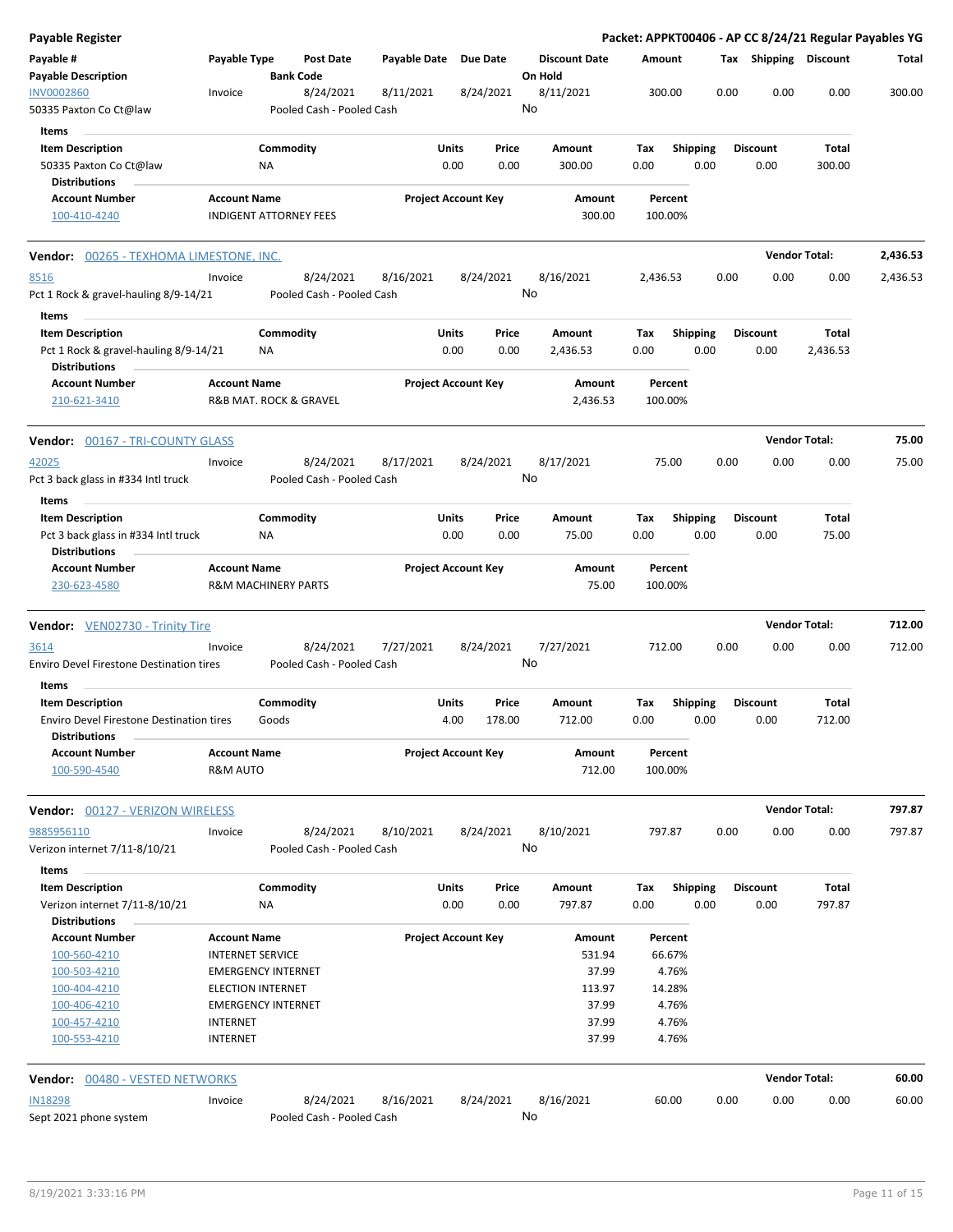| <b>Payable Register</b>                                                          |                                         |                                        |              |                                |                                 |             |                         | Packet: APPKT00406 - AP CC 8/24/21 Regular Payables YG |                      |        |
|----------------------------------------------------------------------------------|-----------------------------------------|----------------------------------------|--------------|--------------------------------|---------------------------------|-------------|-------------------------|--------------------------------------------------------|----------------------|--------|
| Payable #<br><b>Payable Description</b><br><b>Items</b>                          | Payable Type                            | <b>Post Date</b><br><b>Bank Code</b>   | Payable Date | <b>Due Date</b>                | <b>Discount Date</b><br>On Hold | Amount      |                         | Tax<br>Shipping                                        | <b>Discount</b>      | Total  |
| <b>Item Description</b><br>Sept 2021 phone system<br><b>Distributions</b>        |                                         | Commodity<br><b>NA</b>                 |              | Units<br>Price<br>0.00<br>0.00 | Amount<br>60.00                 | Tax<br>0.00 | <b>Shipping</b><br>0.00 | <b>Discount</b><br>0.00                                | Total<br>60.00       |        |
| <b>Account Number</b><br>100-510-4200                                            | <b>Account Name</b><br><b>TELEPHONE</b> |                                        |              | <b>Project Account Key</b>     | Amount<br>60.00                 |             | Percent<br>100.00%      |                                                        |                      |        |
| Vendor: VEN02292 - Whipple, Alicia                                               |                                         |                                        |              |                                |                                 |             |                         |                                                        | <b>Vendor Total:</b> | 365.92 |
| <b>INV0002856</b><br>9/1-3/21 Legislative conf miles/meals                       | Invoice                                 | 8/24/2021<br>Pooled Cash - Pooled Cash | 7/28/2021    | 8/24/2021                      | 7/28/2021<br>No                 | 365.92      |                         | 0.00<br>0.00                                           | 0.00                 | 365.92 |
| <b>Items</b><br><b>Item Description</b><br>9/1-3/21 Legislative conf miles/meals |                                         | Commodity<br><b>NA</b>                 |              | Price<br>Units<br>0.00<br>0.00 | Amount<br>365.92                | Tax<br>0.00 | <b>Shipping</b><br>0.00 | <b>Discount</b><br>0.00                                | Total<br>365.92      |        |
| <b>Distributions</b><br><b>Account Number</b><br>100-495-4270                    | <b>Account Name</b>                     | OUT OF COUNTY TRAVEL/TRAINING          |              | <b>Project Account Key</b>     | Amount<br>365.92                |             | Percent<br>100.00%      |                                                        |                      |        |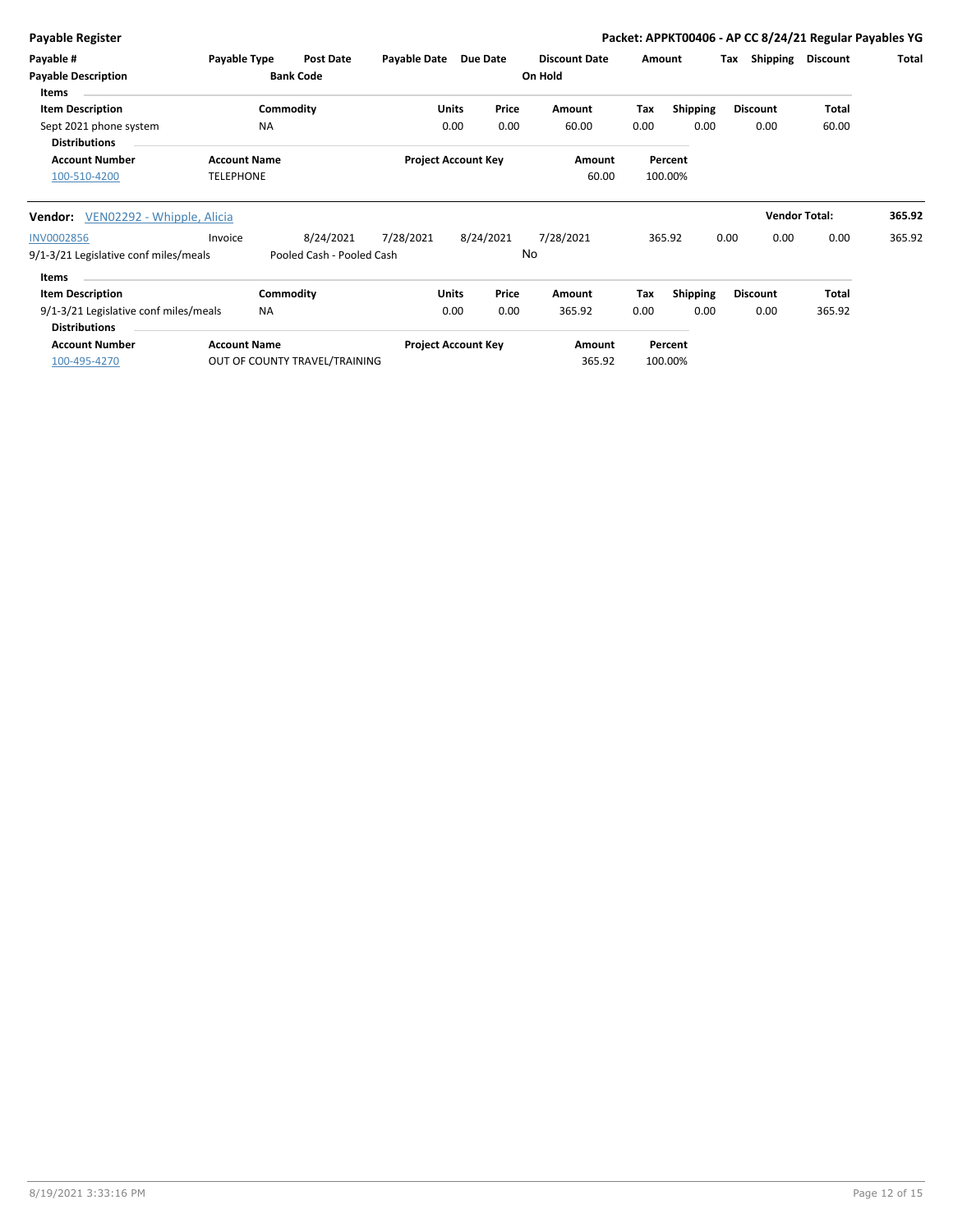## Payable Summary

| Type    | Count               | Gross      | Tax  | <b>Shipping</b> | <b>Discount</b> | <b>Tota</b> | <b>Manual Payment</b> | Balance    |
|---------|---------------------|------------|------|-----------------|-----------------|-------------|-----------------------|------------|
| Invoice | 67                  | 119.427.57 | 0.00 | 103.20          | 0.00            | 119.530.77  | 0.00                  | 119,530.77 |
|         | <b>Grand Total:</b> | 119.427.57 | 0.00 | 103.20          | 0.00            | 119,530.77  | 0.00                  | 119,530.77 |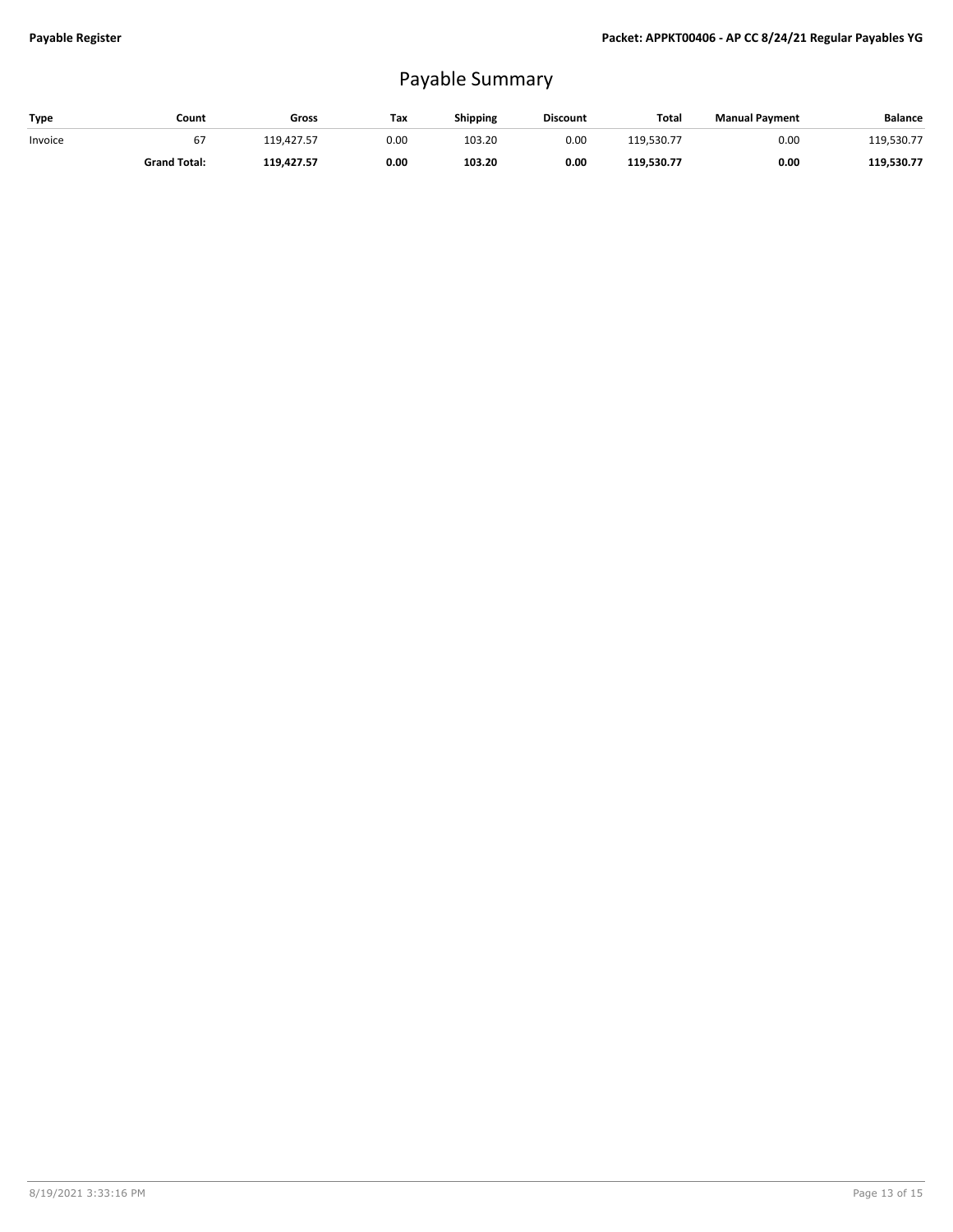## **Account Summary**

| Account             | Name                               |        | Amount    |
|---------------------|------------------------------------|--------|-----------|
| 100-403-4270        | OUT OF COUNTY TRAVEL/TRAINING      |        | 349.92    |
| 100-404-4210        | <b>ELECTION INTERNET</b>           |        | 113.97    |
| 100-406-4210        | <b>EMERGENCY INTERNET</b>          |        | 37.99     |
| 100-410-4240        | <b>INDIGENT ATTORNEY FEES</b>      |        | 1,875.00  |
| 100-435-4360        | ATTORNEY FEES- CPS CASES           |        | 12,725.50 |
| 100-435-4370        | <b>ATTORNEY FEES</b>               |        | 2,023.00  |
| 100-456-4270        | OUT OF COUNTY TRAVEL/TRAINING      |        | 199.36    |
| 100-457-4210        | <b>INTERNET</b>                    |        | 37.99     |
| 100-495-4270        | OUT OF COUNTY TRAVEL/TRAINING      |        | 365.92    |
| 100-503-4210        | <b>EMERGENCY INTERNET</b>          |        | 37.99     |
| 100-510-4200        | <b>TELEPHONE</b>                   |        | 3,576.75  |
| 100-510-4400        | UTILITIES ELECTRICITY              |        | 210.71    |
| 100-511-4400        | UTILITIES ELECTRICITY              |        | 443.95    |
| 100-512-4400        | UTILITIES ELECTRICITY              |        | 73.23     |
| 100-513-4400        | UTILITIES ELECTRICITY              |        | 676.32    |
| 100-516-4400        | UTILITIES ELECTRICITY              |        | 314.46    |
| 100-518-4400        | UTILITIES ELECTRICITY              |        | 724.94    |
| 100-540-4170        | <b>EMS SERVICE</b>                 |        | 61,666.67 |
| 100-540-4400        | UTILITIES ELECTRICITY              |        | 356.93    |
| 100-553-4210        | <b>INTERNET</b>                    |        | 37.99     |
| 100-560-4210        | <b>INTERNET SERVICE</b>            |        | 531.94    |
| 100-560-4280        | PRISONER TRANSPORT                 |        | 60.00     |
| 100-560-4540        | <b>R &amp; M AUTOMOBILES</b>       |        | 142.00    |
| 100-590-4540        | R&M AUTO                           |        | 712.00    |
| 100-640-4140        | <b>FANNIN COUNTY CRISIS CENTER</b> |        | 1,000.00  |
| 100-640-4400        | UTILITIES ELECTRICITY              |        | 642.72    |
| 100-641-1020        | SALARY APPOINTED OFFICIAL          |        | 200.00    |
| 100-665-4280        | IN/OUT CO.TRAVEL/TRAINING-F.C.S.   |        | 246.44    |
|                     |                                    | Total: | 89,383.69 |
|                     |                                    |        |           |
|                     |                                    |        |           |
| Account             | Name                               |        | Amount    |
| 121-402-3120        | <b>IMAGING SYSTEM</b>              |        | 12,864.00 |
|                     |                                    | Total: | 12,864.00 |
|                     |                                    |        |           |
|                     |                                    |        |           |
| Account             | Name                               |        | Amount    |
| 200-449-3500        | RECORDS DISPOSAL                   |        | 307.69    |
|                     |                                    | Total: | 307.69    |
|                     |                                    |        |           |
|                     | Name                               |        |           |
| Account             |                                    |        | Amount    |
| 210-621-3410        | R&B MAT. ROCK & GRAVEL             |        | 2,436.53  |
| 210-621-4400        | UTILITY ELECTRICITY                |        | 90.47     |
| 210-621-4430        | <b>TRASH PICKUP</b>                |        | 70.00     |
| <u>210-621-4580</u> | R&M MACHINERY PARTS                |        | 1,143.09  |
| 210-621-4590        | R&M MACH. TIRES & TUBES            |        | 100.00    |
|                     |                                    | Total: | 3,840.09  |
|                     |                                    |        |           |
| Account             | Name                               |        | Amount    |
| 220-622-3400        | <b>SHOP SUPPLIES</b>               |        | 1,302.20  |
| 220-622-4400        | UTILITY ELECTRICITY                |        | 35.90     |
| <u>220-622-4580</u> | R&M MACHINERY PARTS                |        | 79.23     |
|                     |                                    | Total: | 1,417.33  |
|                     |                                    |        |           |
| Account             | Name                               |        | Amount    |